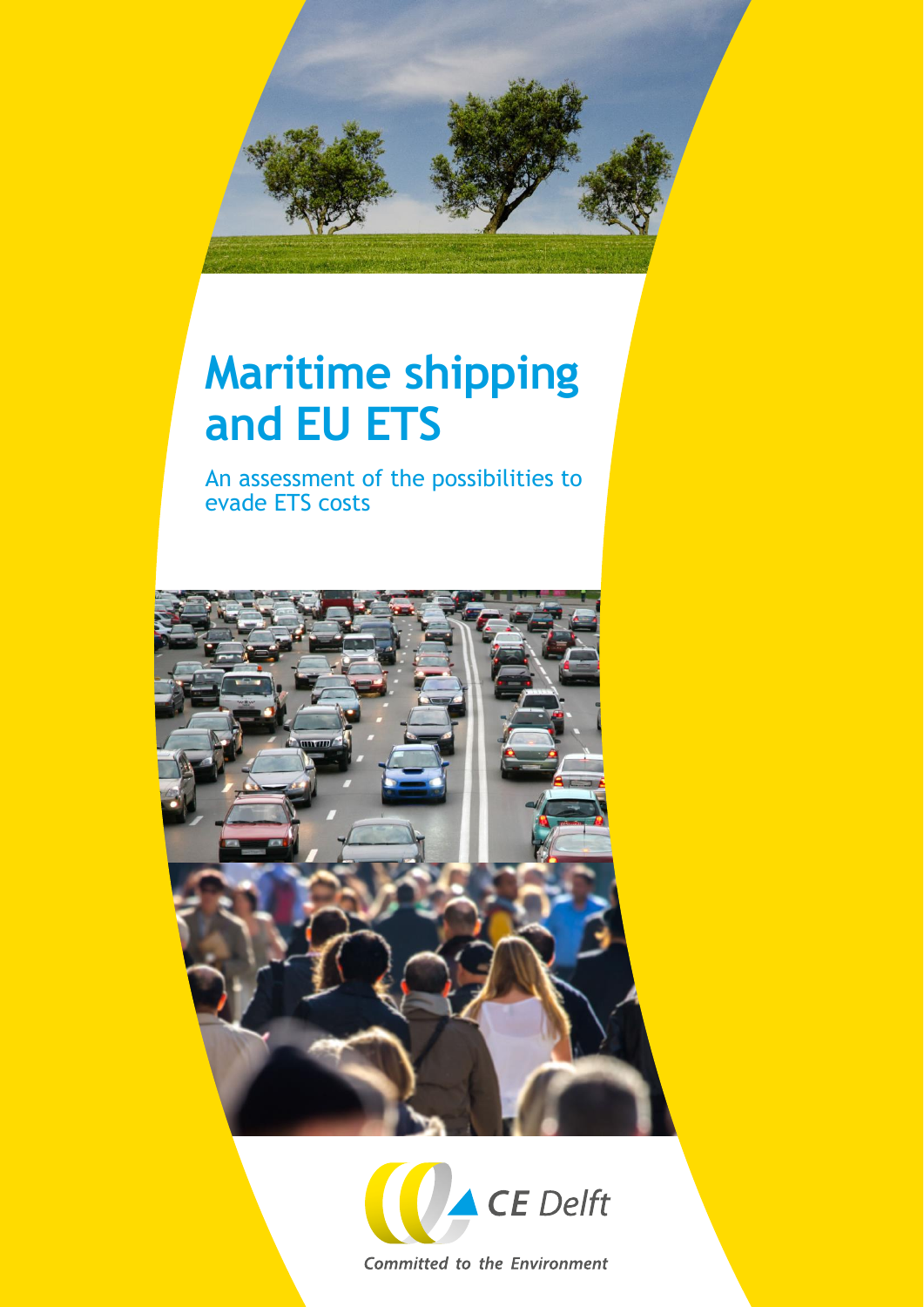# **Maritime shipping and EU ETS**

An assessment of the possibilities to evade ETS costs

This report was prepared by: Jasper Faber, Louis Leestemaker, Roy van den Berg

Delft, CE Delft, March 2022

Publication code: 22.210450.012

Shipping / Emissions / Trade / EU / Policy / Costs / Benefits / Analysis

Client: Port of Rotterdam

Publications of CE Delft are available from [www.cedelft.eu](http://www.cedelft.eu/)

Further information on this study can be obtained from the contact person Louis Leestemaker (CE Delft)

© copyright, CE Delft, Delft

#### **CE Delft**

Committed to the Environment

Through its independent research and consultancy work CE Delft is helping build a sustainable world. In the fields of energy, transport and resources our expertise is leading-edge. With our wealth of know-how on technologies, policies and economic issues we support government agencies, NGOs and industries in pursuit of structural change. For 40 years now, the skills and enthusiasm of CE Delft's staff have been devoted to achieving this mission.

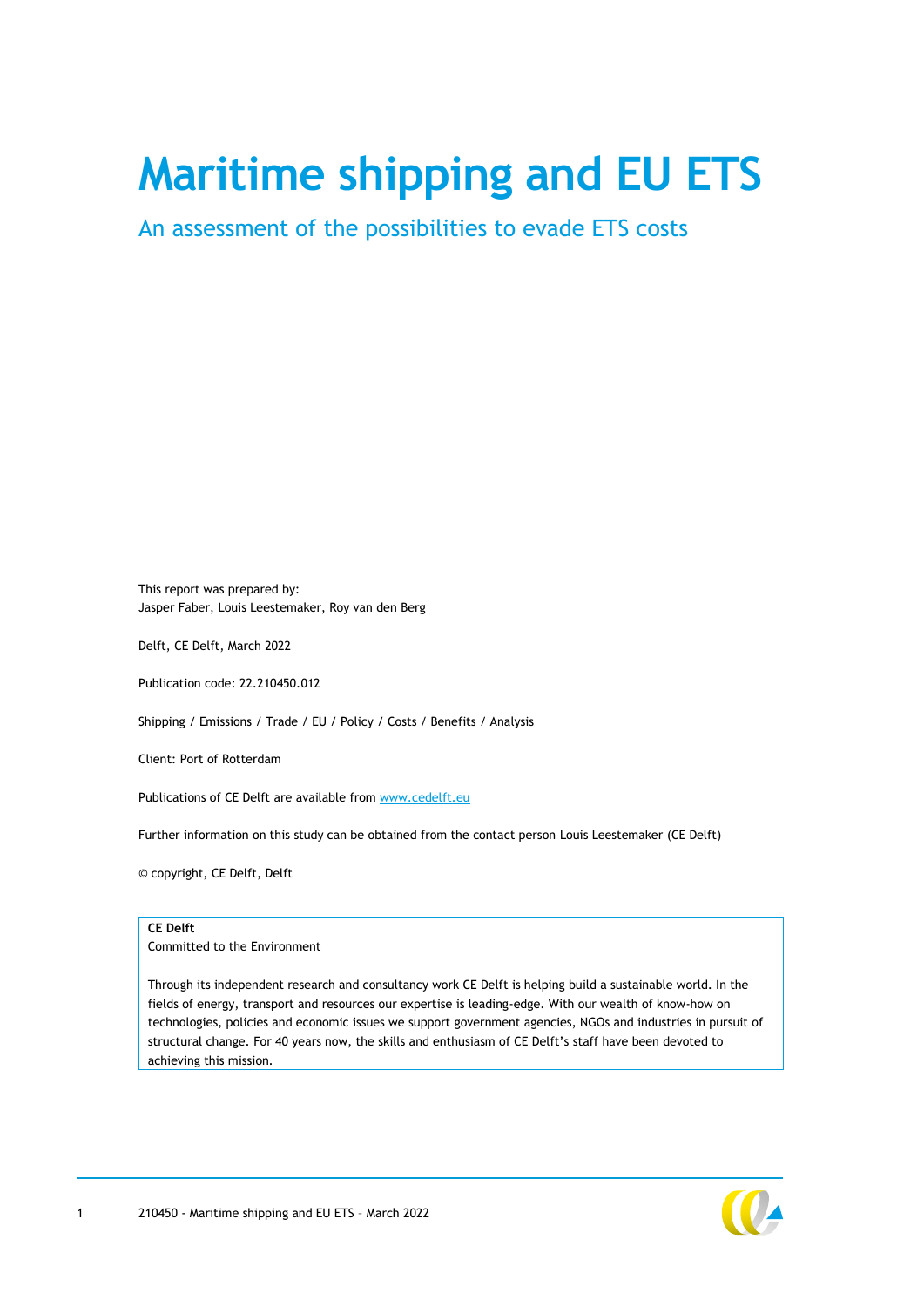## **Content**

|                | Summary                                                                                                                                                                                                            | 3                                                                    |
|----------------|--------------------------------------------------------------------------------------------------------------------------------------------------------------------------------------------------------------------|----------------------------------------------------------------------|
| $\mathbf{1}$   | Introduction<br>1.1 Scope and aim<br>1.2 Outline                                                                                                                                                                   | $\overline{\mathbf{4}}$<br>$\overline{\mathbf{4}}$<br>$\overline{4}$ |
| $\overline{2}$ | Possibilities to evade EU ETS<br>2.1 How can shipping companies avoid EU ETS?<br>2.2 Analysis of the different evasion options<br>2.3 Conclusions                                                                  | 5<br>5<br>5<br>$\overline{7}$                                        |
| 3              | Cost-benefit analysis for five case studies<br>3.1 Case 1: Maastricht Maersk<br>3.2 Case 2: HMM Algericas<br>3.3 Case 3: MSC Santa Rosa<br>3.4 Case 4: MOL Tribute<br>3.5 Case 5: NYK Nebula<br>3.6 Conclusions    | 8<br>9<br>13<br>18<br>21<br>24<br>27                                 |
| 4              | Mitigating the risks of evasion                                                                                                                                                                                    | 29                                                                   |
| 5              | References                                                                                                                                                                                                         | 31                                                                   |
| A              | Underlying assumptions of the cost-benefit analysis<br>A.1 Fuel costs<br>A.2 Operational costs<br>A.3 Charter costs<br>A.4 Port costs<br>A.5 Opportunity costs<br>A.6 Container handling costs<br>A.7 EU ETS costs | 32<br>32<br>32<br>33<br>34<br>34<br>35<br>35                         |

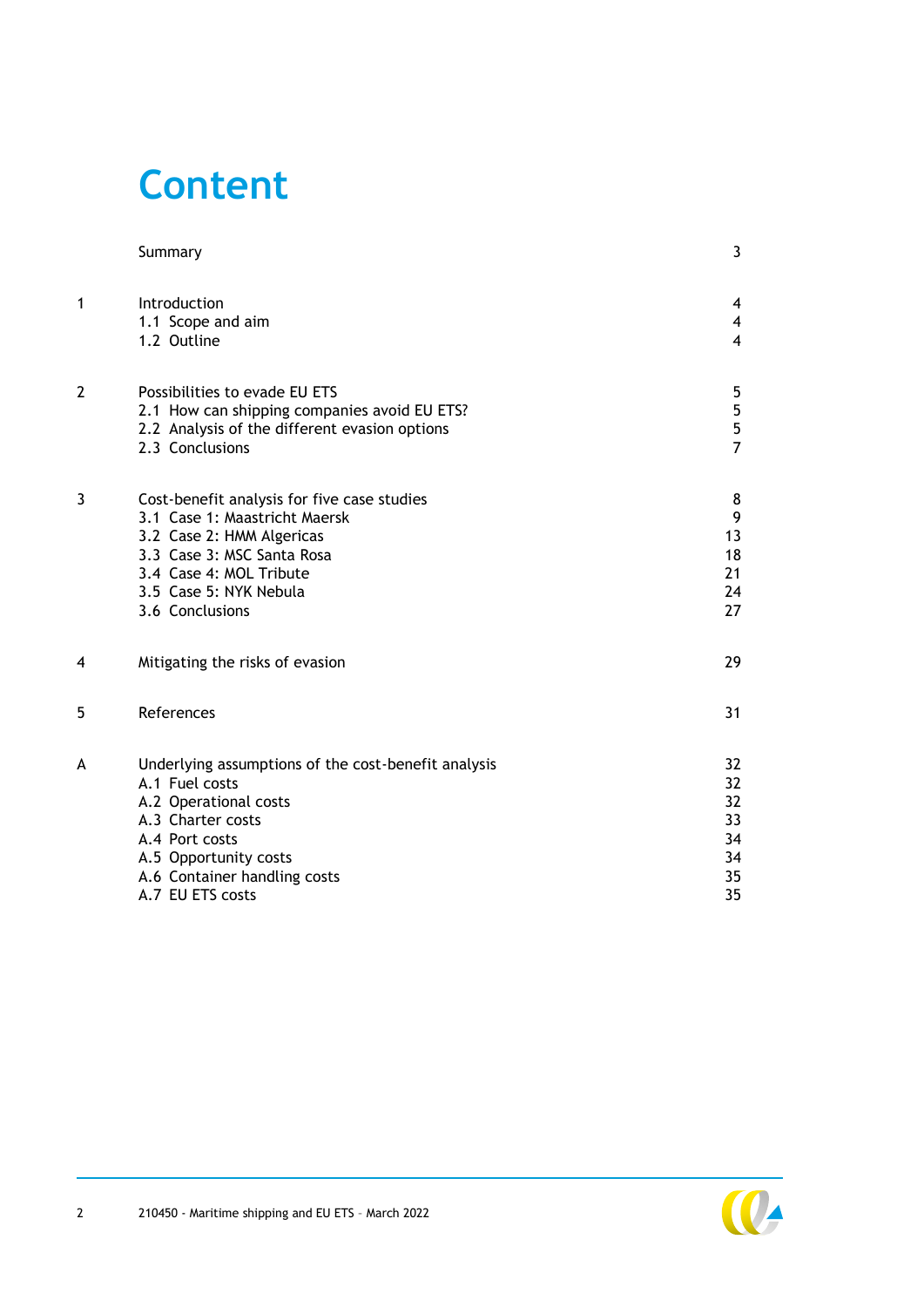## <span id="page-3-0"></span>**Summary**

The European Commission has proposed to include the emissions from maritime transport in the European Emissions Trading Scheme (EU ETS) as part of the Fit for 55 package. The aim of the inclusion of maritime transport in the EU ETS is to address greenhouse gas emissions from this sector and to ensure that shipping contributes to meeting the economy-wide emission reduction targets of the European Union. Ships could, in principle, avoid the system by changing their routes or changing the routes of their cargo. Such evasive behaviour could impact the competitive position of European seaports as well as undermine the aims to reduce the emissions from shipping.

The Port of Rotterdam has requested CE Delft to conduct case studies for different sailing schedules of container lines in order to get a better understanding whether and if so, under which circumstances, avoidance of EU ports would be a profitable strategy.

There are four ways in which could plausibly avoid the EU ETS, which are:

- 1. Adding an extra port call just outside of the EU.
- 2. Changing the order of the ports in the existing schedule such that a port close to the EU is the first port of call in the EU region.
- 3. Removing EU ports from the schedule and feedering to these ports from a non-EU port.
- 4. Removing some EU ports from the schedule and feedering from an EU port.

For each of the five case studies we calculated the costs and benefits of the evasive options which apply to the specific case study. The case studies show that avoidance of the EU ETS by changing the order of ports or adding an additional port call is sometimes profitable and can therefore not be ruled out. The likelihood of avoidance having a net benefit for the shipping company is larger when:

- $-$  the price of emission allowances is higher;
- the costs of evasion (port costs, operational costs, charter costs, container handling costs, opportunity costs) are lower;
- the emissions on the last voyage to an EU port or the first voyage from an EU port are higher; or
- the costs of transhipment are lower.

However, we also conclude that the impact of this evasive behaviour on European seaports is likely to be limited. First of all, this is because all cargo destined for the EU will still need to be unloaded in European seaports. The evasive behaviour will therefore mostly affect the transhipment activities in European seaports. Operational constraints or capacity limits in non-EU ports could further reduce the risk in the short term.

There are several options to mitigate the risk of evasion. The best way to reduce the risks is to ensure that similar market-based measures are implemented at the IMO level or in countries close to the EU. Changes to the legislative proposal to limit evasion either result in an increase in administrative tasks, reduce the effectiveness of the EU ETS or have legal implications. Therefore, such options should only be implemented if the evasive behaviour turns out to be higher than acceptable.

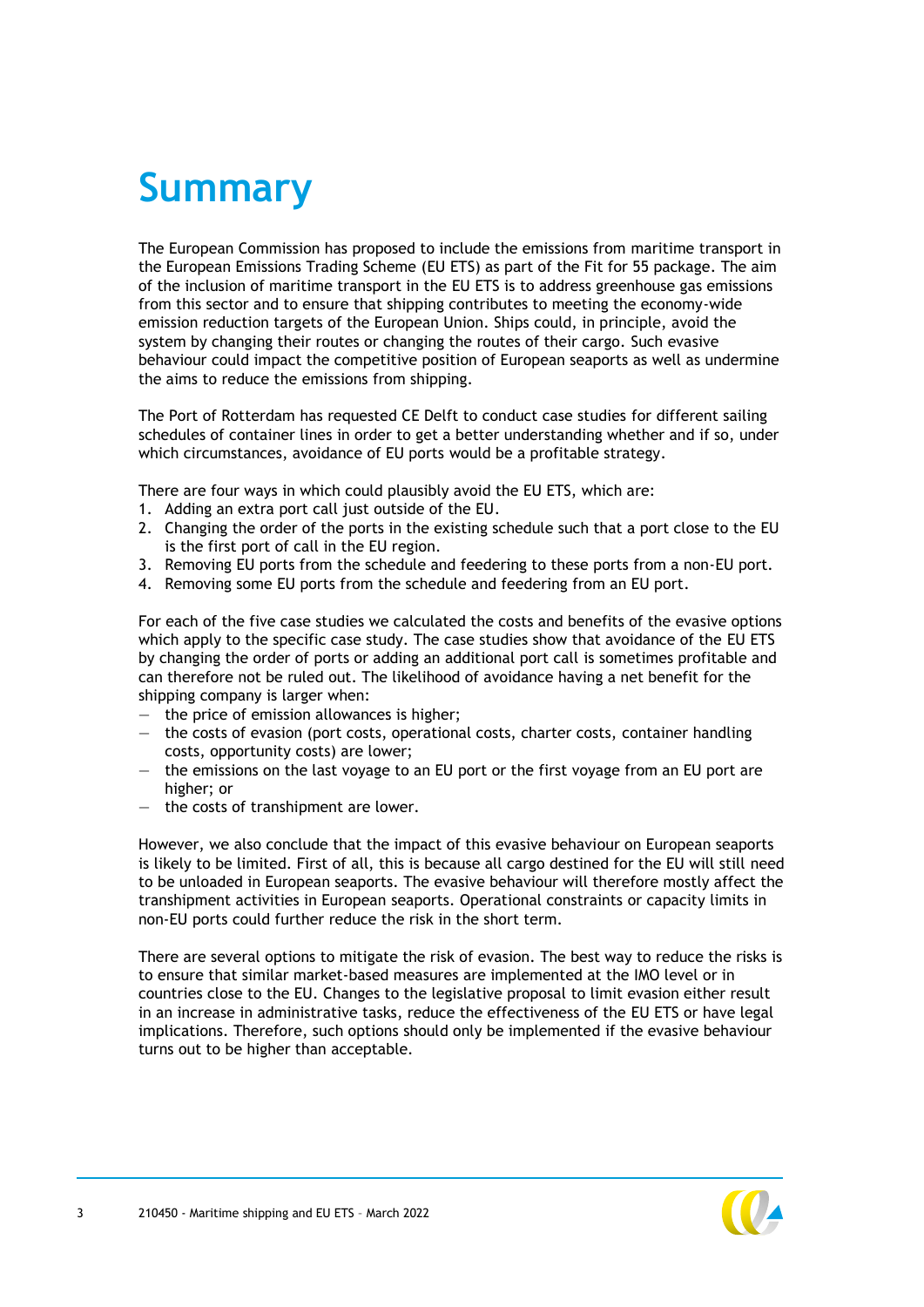## <span id="page-4-0"></span>**1 Introduction**

The European Commission has proposed to include the emissions from ships in the European Emissions Trading Scheme (EU ETS) as part of the Fit for 55 package (EC, 2021).

In the current version of the policy proposal, the emissions of cargo and passenger ships of 5000 GT and above would be included in the EU ETS system with the following geographical scope:

- all emissions between EU ports count for 100%;
- all emissions from non-EU ports to EU ports count for 50%;
- all emissions from EU ports to non-EU ports count for 50%;
- all emissions between ports outside of the EU are outside the scope of EU ETS.

The aim of the inclusion of maritime transport in the EU ETS is to address greenhouse gas emissions of this sector and to ensure that shipping contributes to meeting the economywide emission reduction targets of the European Union. These aims would be undermined when ships avoid the system by changing their routes or changing the routes of their cargo.

The impact assessment of the revision of the EU ETS contains an analysis of the possibility that ships have for avoidance. The general conclusion is that the risk of evasion is limited, unless the allowance prices are high or when all emissions on voyages between EU and non-EU ports would be included, both of which are not actually proposed by the Commission.

<span id="page-4-1"></span>The Port of Rotterdam has requested CE Delft to conduct case studies in order to get a better understanding whether and if so, under which circumstances, inclusion of shipping in the EU ETS can give rise to avoidance of EU ports.

#### **1.1 Scope and aim**

The aim of this study is to get a better understanding of the situations in which EU ETS avoidance might occur and the expected impact of such avoidance on the activity in European seaports. The general analysis of the evasion options which is included in this study applies to all shipping types. However, the cost-benefit analysis for the three case studies focusses on container shipping.

#### <span id="page-4-2"></span>**1.2 Outline**

Chapter [2](#page-5-0) contains a general analysis of the possibilities to evade EU ETS costs. The results of the cost-benefit analysis for three different container shipping lines are presented in Chapter [3.](#page-8-0) The conclusions of this study are presented in Chapter [4.](#page-29-0)The detailed assumptions in the cost-benefit analysis can be found in Annex [A.](#page-32-0)

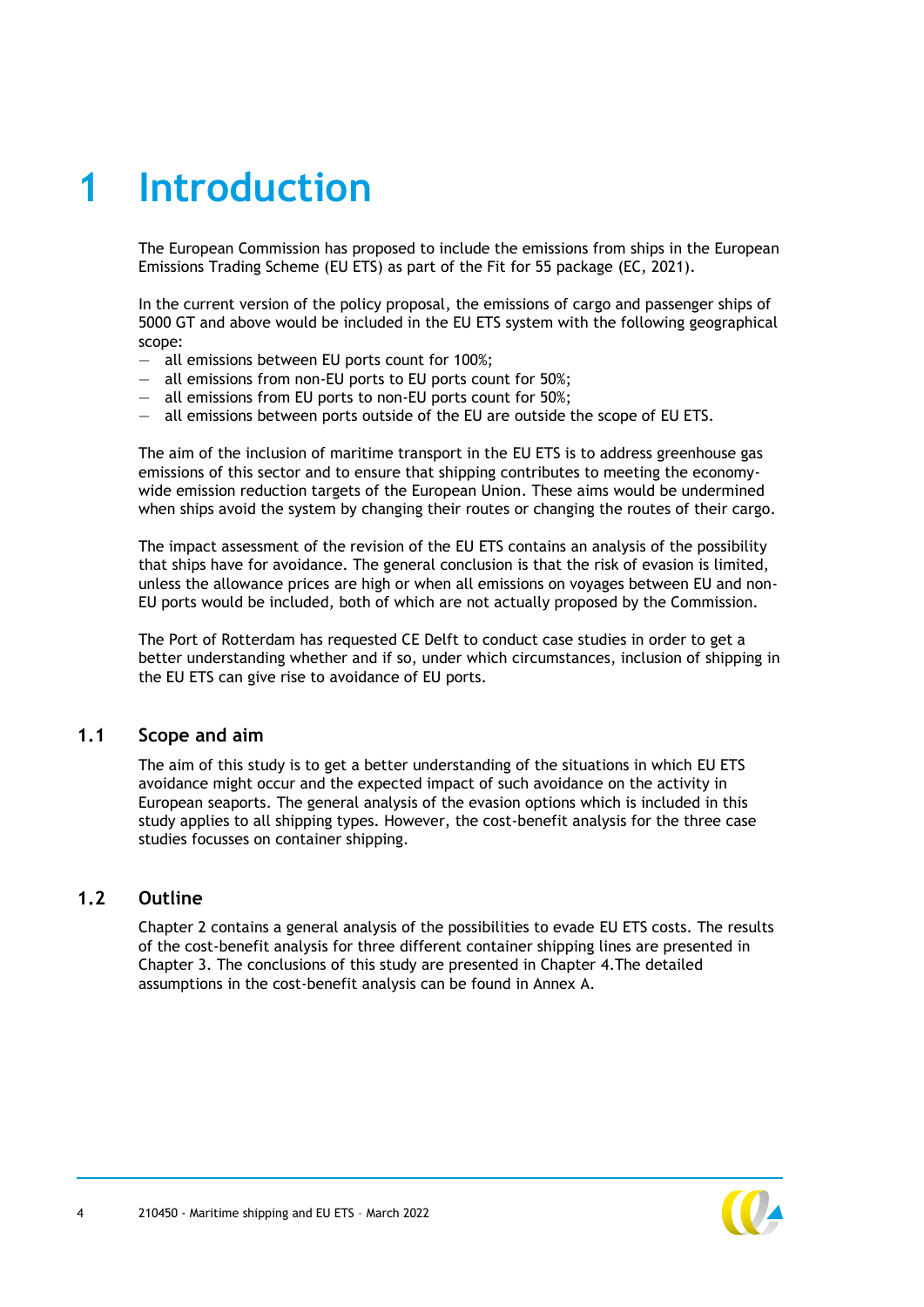## <span id="page-5-0"></span>**2 Possibilities to evade EU ETS**

## **2.1 How can shipping companies avoid EU ETS?**

<span id="page-5-1"></span>The inclusion of maritime shipping in EU ETS would imply that the costs for shipping increases on voyages from non-EU ports to EU ports or shipping between EU ports. This cost increase is caused by the requirement to submit emission allowances for  $CO<sub>2</sub>$  emissions on these routes. The EU ETS costs are a function of the amount of fossil fuel used on those voyages, which in turn is a function of the fuel-efficiency of the ship, the length of the voyage and the type of fuel.

The cost increase of the EU ETS can be avoided in multiple ways. In the literature (European Commission et al., 2021, KIM, 2021, T&E, 2021) and based on our own reasoning, we distinguish seven different ways in which EU ETS can be avoided:

- 1. Adding an extra port call just outside of the EU.
- 2. Changing the order of the ports in the existing schedule such that a port close to the EU is the first port of call in the EU region.
- 3. Removing EU ports from the schedule and feedering to these ports from a non-EU port.
- 4. Removing some EU ports from the schedule and feedering from an EU port.
- 5. A modal shift to modes of transport that are not within the EU ETS scope (currently, this could be road, inland traffic or rail).
- 6. Using vessels under the EU ETS threshold (5,000 T gross tonnage).
- 7. Using the most fuel-efficient ships for intra-EU trips, while using more polluting ships outside of the EU.

<span id="page-5-2"></span>For some of these options evasion of EU ETS on a significant scale is unrealistic. For other options, on the other hand, the risk of evasion is more likely. The next section contains a general analysis of each option.

### **2.2 Analysis of the different evasion options**

#### 1. **Adding an extra port just outside of the EU**

When a vessel sails between the EU and distant destinations such as East Asia or the Americas, emission allowances need to be surrendered for 50% of the emissions on those voyages. Adding a port call just outside of the EU, for example in the UK or Morocco, can reduce the emissions in the scope of the EU ETS and thus lower the costs of compliance. Because a port call is only recognised as the start of a new voyage when cargo is loaded or discharged, adding a port call is more costly for ships carrying cargo in bulk than for ships carrying unitized cargo such as container ships. For this reason, the analysis focusses on container ships.

2. **Changing the order of the ports in the existing schedule such that a port close to the EU is the first port of call in the EU region**

In the current situation, for some liners it is the case that (after approaching from a distant port) they first call an EU port and afterwards a nearby non-EU port. In such situations, it could be beneficial to change the order of the schedule: if the nearby non-EU port is called first, no EU ETS costs are paid for the long leg between the distant destination and the EU.

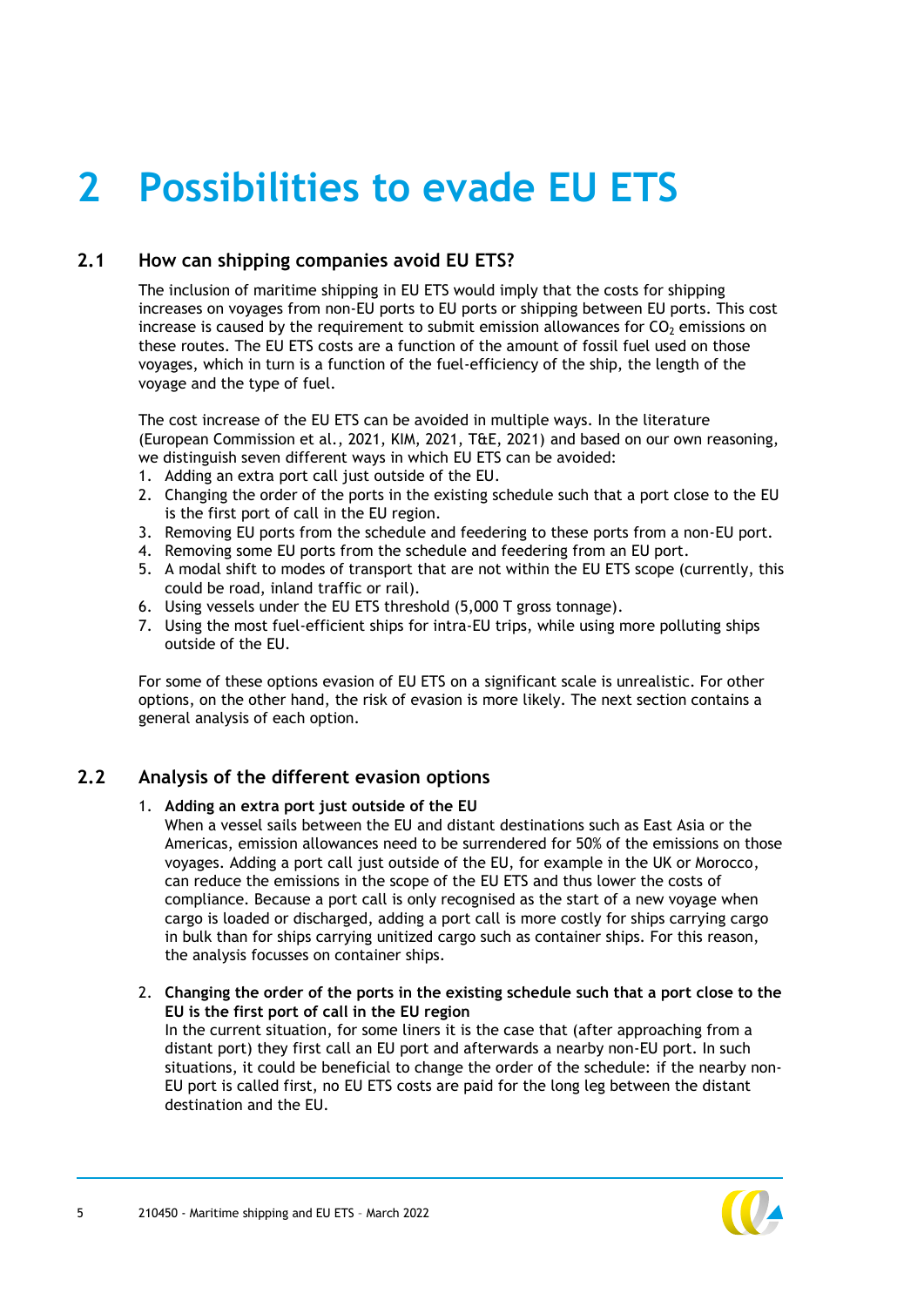3. **Removing some EU ports from the schedule and feedering from an EU port** Since all emissions on voyages between EU ports are included in the EU ETS, the compliance costs can be lowered by using vessels that have the optimal capacity. Consider a situation where a 20,000 TEU container ship travels between three different EU ports versus a situation where the 20,000 TEU container ship only visits one port, from which the other two ports are serviced with the use of feeders. In the latter scenario, the EU ETS costs are lower due to the lower fuel use per kilometre of the feeders. Of course, other costs will be higher because containers have to be transhipped and new vessels need to be added to the fleet; the avoidance is only rational when the savings from compliance with the EU ETS exceed the costs.

#### 4. **Removing EU ports from the schedule and feedering to these ports from a non-EU port**

Since all emissions on voyages between EU ports are included in the EU ETS, the compliance costs can be lowered by feedering to the EU. Consider a situation where a 20,000 TEU container ship travels between two different EU ports and a UK port versus a situation where the 20,000 TEU container ship only visits the UK port, from which the other two ports are serviced with the use of feeders. In the latter scenario, the EU ETS costs are lower, since the fuel use of these feeders per kilometre is lower.

- **5. A modal shift to modes of transport that are not within the EU ETS scope (currently, this could be road, inland shipping or rail)**
	- Transporting goods using modes outside of the EU ETS scope is a way to evade the EU ETS costs. However, this is not a realistic option in almost all situations since other modes of transport are either:
		- already included in the EU ETS (this is the case for electric rail transport because all electricity generation is included in the EU ETS);
		- subject to climate regulation that increases their costs, such as the Renewable Energy Directive and the Fuel Quality Directive, both of which currently increase the costs of road transport and diesel rail transport but not the costs of maritime transport; and
			- the Commission also proposes to include fuels for land transport modes in a separate EU ETS.
	- Combined with the fact that maritime transport is much less carbon intensive than other transport modes, other modes face cost increases that are larger than maritime transport.
- 6. **Using vessels under the EU ETS threshold (5,000 T gross tonnage)** When goods are transported in vessels outside of the EU ETS scope, costs are avoided. However, the avoided costs are not nearly enough to compensate for the added inefficiency of using these small vessels.
- 7. **Using the most fuel-efficient ships for intra-EU trips, while using more polluting ships outside of the EU** When shipping companies use the cleanest ships for transport to and from Europe, they can lower the EU ETS costs. However, this does not directly affect the activity in European ports.

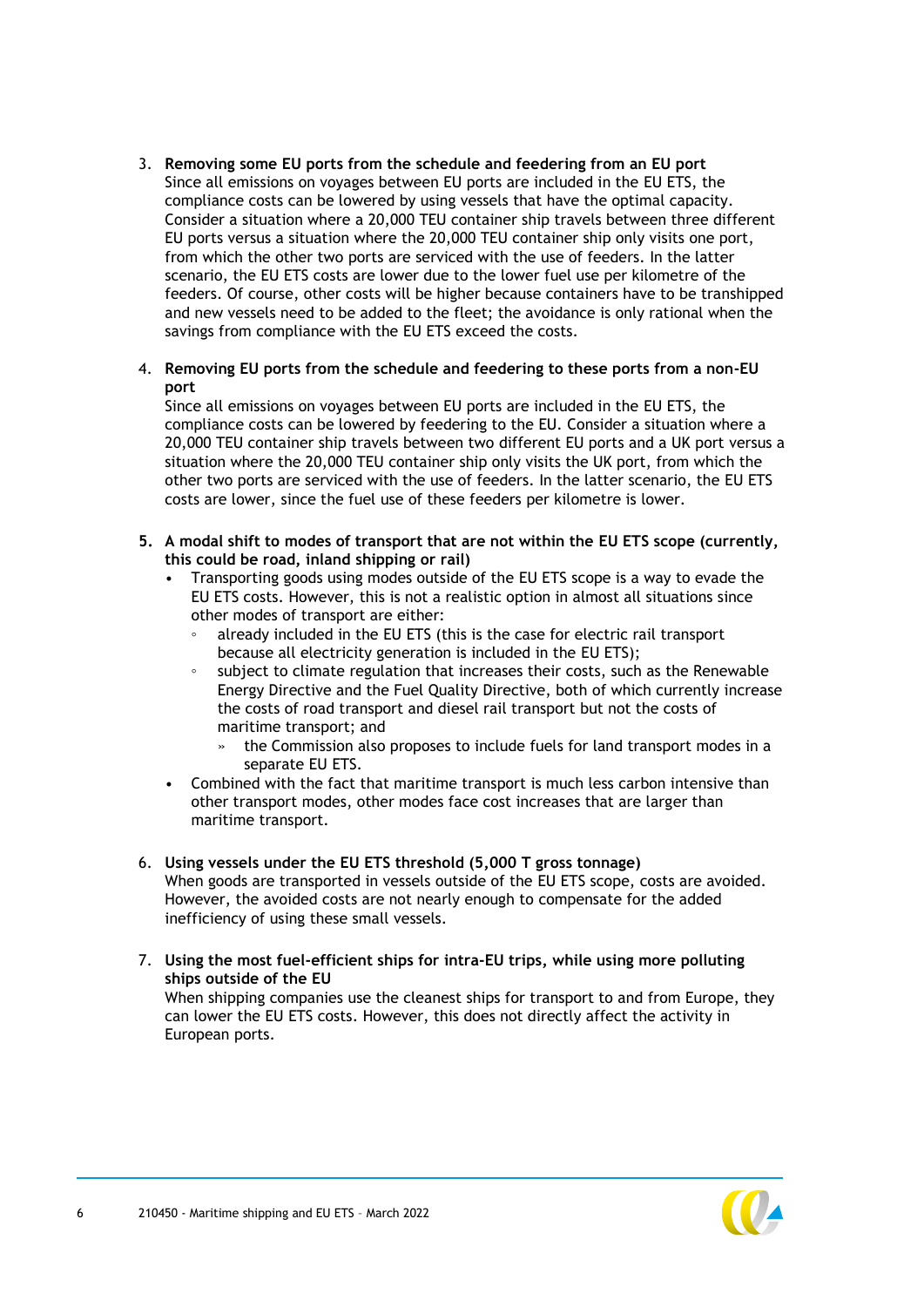## **2.3 Conclusions**

<span id="page-7-0"></span>Since Options 1 up to 4 could, based on a first analysis, realistically be used by shipping companies to evade EU ETS, these are analysed in more detail in Chapter [3.](#page-8-0) Options 5 and 6 cannot realistically lead to evasion on a significant scale: therefore they are not analysed further in this study. Option 7 does not affect the activity in EU ports: therefore this option is not discussed further either.

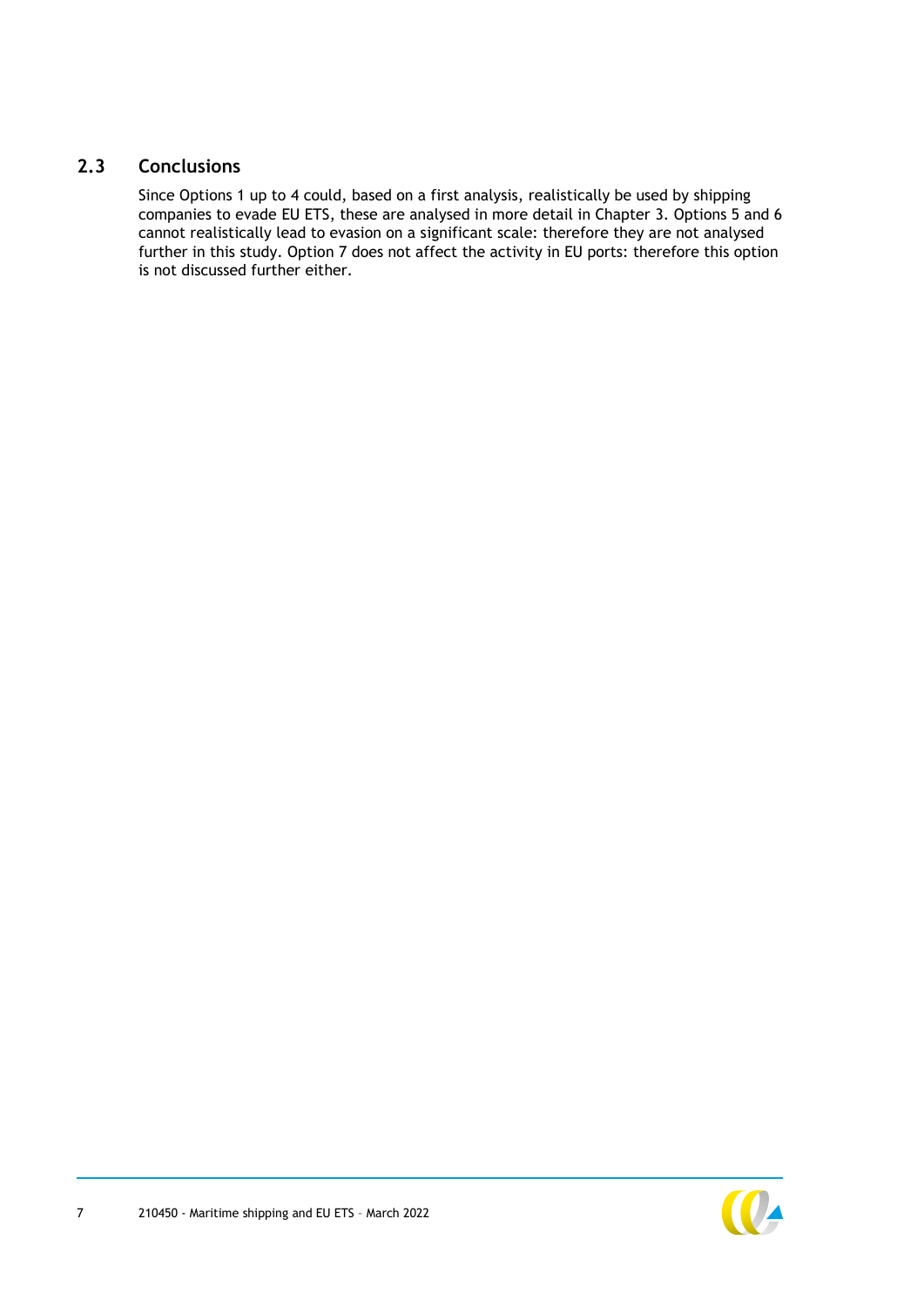# <span id="page-8-0"></span>**3 Cost-benefit analysis for five case studies**

It is not always possible to intuitively tell whether an evasion option is cost-effective or not. For this reason, we present five case studies in which different evasions are analysed in detail. Five existing container lines form the basis of this case study. For each of these lines, one or multiple evasions are candidate options. The case studies are chosen such that together they give a good impression of the costs and benefits of the different evasive options.

#### **Methodology of the cost-benefit analysis**

In the cost-benefit analysis, scenarios in which EU ETS costs are evaded are compared to the current situation. If the benefits of evasion exceed the costs of evasion, it can be concluded that there are financial incentives to evade EU ETS.

We have quantified the following costs and benefits:

- fuel costs (VLSFO);
- operational costs;
- charter costs;
- port costs;
- opportunity costs;
- EU ETS costs;
- $-$  container handling costs<sup>1</sup>.

Specific cost estimates were used for the different ship types. Also, for fuel costs, charter costs, EU ETS costs and opportunity costs three different values (low, middle, high) were used to account for the large volatility in the costs over time. For the UK, Algeciras and Tanger Med port costs, we used assumed cost values which may deviate from port costs as published by the respective ports.

The detailed assumptions of the cost-benefit analysis are included in Annex [A.](#page-32-0)

#### **Disclaimer**

In this study, we only included the seven cost-parameters as described above. In reality, there might be other financial or non-financial reasons which influence the decisions of shipping companies which this study does not account for. Some examples of factors which we did not quantify are: network effects for the shipping companies, congestion levels at different ports and the costs of delivering containers later and administrative burden of changing the schedule to include a port which is normally not visited by the shipping company.

Also, the assumptions for the cost-parameters that we did quantify might in some cases deviate from the actual values. The cost assumptions (as presented in Annex [A\)](#page-32-0) were chosen such that they are representative for liners similar to the actual case studies.

These costs are only quantified in cases where feeder operations are added or removed compared to the original schedule.

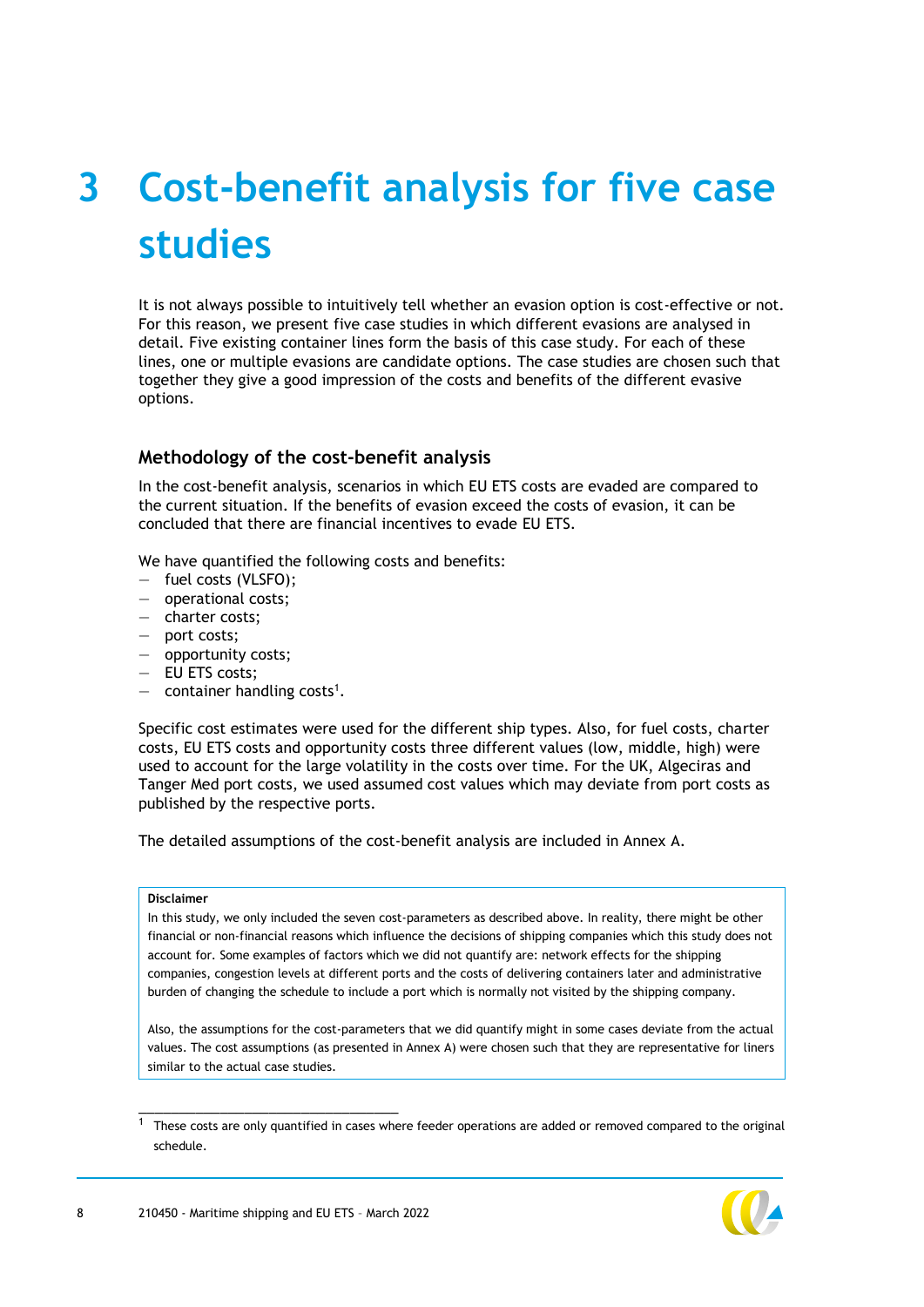## **3.1 Case 1: Maastricht Maersk**

<span id="page-9-0"></span>Maastricht Maersk is a 20,568 TEU container vessel which sails between East Asia and North-West Europe on service AE5. The westbound part of the schedule is summarised in [Figure 1](#page-9-1) and the whole round trip is summarised in [Table 1.](#page-9-2)

Because of this specific route, the following evasion options have been analysed:

1. Adding Felixstowe as an extra port of call in between Tanjung Pelepas and Rotterdam. 2. Removing Aarhus and Gothenburg from the schedule and feedering to these ports using smaller vessels.

<span id="page-9-1"></span>

| <b>Ports</b>                              | Time to<br>next port | <b>Distance to</b><br>next port | EU ETS charge<br>$(X CO2-emissions)$ |
|-------------------------------------------|----------------------|---------------------------------|--------------------------------------|
|                                           | (days)               | (nautical miles)                |                                      |
| Gothenburg - Aarhus                       |                      | 169                             | 100%                                 |
| Aarhus - Bremerhaven                      | 3                    | 471                             | 100%                                 |
| Bremerhaven - Wilhelmshaven               | 2                    | 61                              | 100%                                 |
| Wilhelmshaven - Port Tangier Mediterranee | 5                    | 1,849                           | 50%                                  |
| Port Tangier Mediterranee - Singapore     | 17                   | 7,720                           | 0%                                   |
| Singapore - Shanghai                      | 6                    | 2,692                           | 0%                                   |
| Shanghai - Dalian                         | 4                    | 585                             | 0%                                   |
| Dalian - Xingang                          | 2                    | 229                             | 0%                                   |
| Xingang - Busan                           | 3                    | 906                             | 0%                                   |
| Busan - Ningbo                            | 4                    | 607                             | 0%                                   |
| Ningbo - Shanghai                         | 4                    | 12,489                          | 0%                                   |
| Shanghai - Tanjung Pelepas                | 7                    | 2,713                           | 0%                                   |
| Tanjung Pelepas - Rotterdam               | 19                   | 9,286                           | 50%                                  |
| Rotterdam - Bremerhaven                   | 3                    | 309                             | 100%                                 |
| Bremerhaven - Gothenburg                  | 7                    | 384                             | 100%                                 |
| <b>Total round trip</b>                   | 88                   | 40,470                          |                                      |

#### <span id="page-9-2"></span>**Table 1 – Maastricht Maersk Schedule**

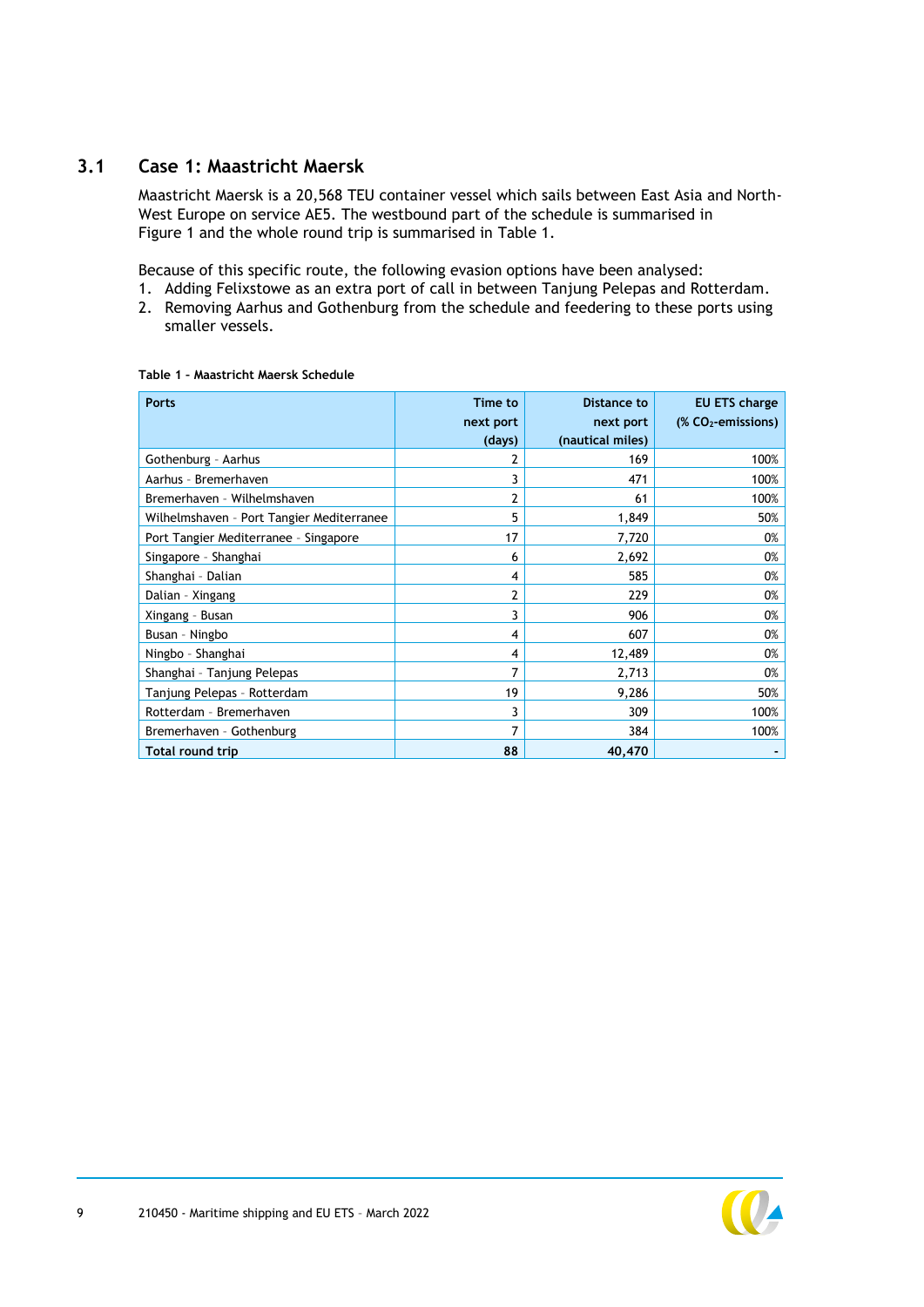**Figure 1 – Maastricht Maersk schedule – westbound**



## **Round trip costs of the regular schedule**

The first analysis which we present for this case study is a cost breakdown for one round trip<sup>2</sup>. It can be seen that the EU ETS costs for a round trip range between 0.2-1.0 million euro's, depending on the EU ETS price assumption. Of these costs 67% are from the long journey between Tanjung Pelepas and Rotterdam, even though only 50% of the emissions on this voyage are included in the EU ETS. Avoiding such costs therefore could be a significant cost saving.

| Cost type           | Cost estimate | Costs (€/round trip) |
|---------------------|---------------|----------------------|
| <b>EU ETS costs</b> | Low           | 201,000              |
|                     | Middle        | 447,000              |
|                     | High          | 1,005,000            |
| Fuel costs          | Low           | 1,660,000            |
|                     | Middle        | 6,141,000            |
|                     | High          | 7,192,000            |
| Operational costs   | ٠             | 674,000              |
| Charter costs       | Low           | 5,559,000            |
|                     | Middle        | 13,030,000           |
|                     | High          | 24,271,000           |
| Port costs          | ۰             | 1,878,000            |

|  | Table 2 - Cost breakdown for a round trip - Maastricht Maersk |
|--|---------------------------------------------------------------|

\_\_\_\_\_\_\_\_\_\_\_\_\_\_\_\_\_\_\_\_\_\_\_\_\_\_\_\_\_\_\_\_ 2 For the EU ETS price, the fuel price and the charter price three cost estimates were used in this study: 'low', 'middle' and 'high'. The precise assumptions are documented in Annex [A.1.](#page-32-1)

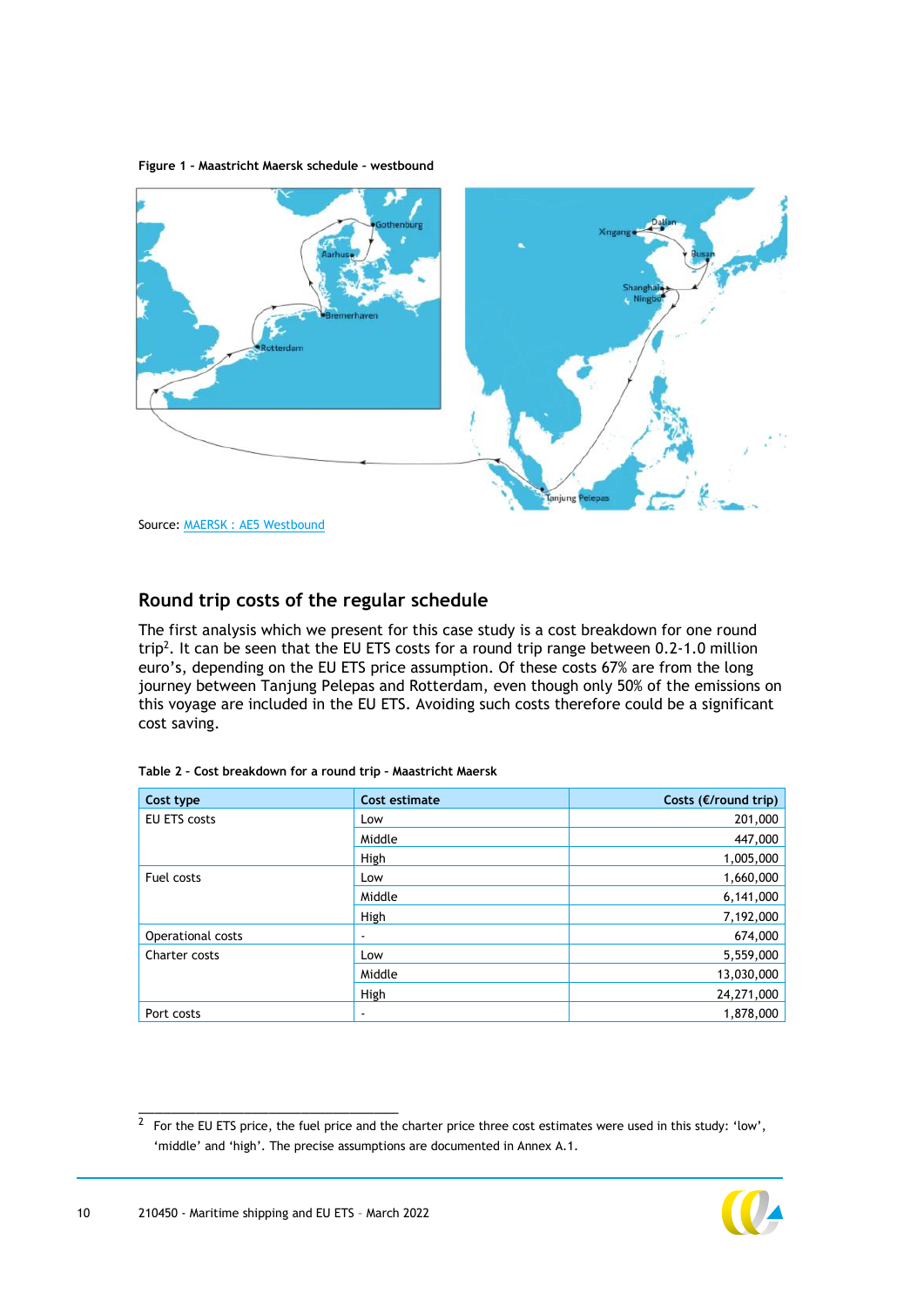## **3.1.1 Adding Felixstowe**

When an additional port call would be made in Felixstowe, the EU ETS costs of Maastricht Maersk are lowered by 132-660k euros for one round trip, depending on the EU ETS price. However, the operational costs, fuel costs, charter costs, port costs and opportunity costs are higher compared to the reference scenario.

[Table 3](#page-11-0) shows the cost changes for Maastricht Maersk when Felixstowe is added to the schedule. When the EU ETS costs are low, the additional costs exceed the benefits. However, when the EU ETS costs are high, it is likely that the evasive port call might be profitable. Note that the outcomes are highly dependent on the assumptions for the evasive port call costs (see Annex [A](#page-32-0) for a detailed explanation).

| Cost type         | Cost estimate | Change in costs |
|-------------------|---------------|-----------------|
|                   |               | (€/round trip)  |
| EU ETS costs      | Low           | $-132,000$      |
|                   | Middle        | $-294,000$      |
|                   | High          | $-660,000$      |
| Fuel costs        | Low           | 2,000           |
|                   | Middle        | 6,000           |
|                   | High          | 7,000           |
| Operational costs | ÷             | 8,000           |
| Charter costs     | Low           | 63,000          |
|                   | Middle        | 148,000         |
|                   | High          | 276,000         |
| Port costs        | ÷             | 98,000          |
| Opportunity costs | Low           | 112,000         |
|                   | Middle        | 228,000         |
|                   | High          | 372,000         |

<span id="page-11-0"></span>**Table 3 – Change in round trip costs compared to the regular schedule**

However, some containers on board of Maastricht Maersk might be destined for the UK. In this case, we also need to account for the feeder operation which delivers these containers in the UK. For three different cases (500 TEU destined for the UK, 1,000 TEU destined for the UK and 2,000 TEU destined for the UK), the extra costs of the feeder operation are summarised in [Table 4](#page-11-1)<sup>3</sup>.

<span id="page-11-1"></span>

| Table 4 - Costs of transporting 500, 1,000 or 2,000 containers from Rotterdam to the UK ( $\epsilon$ ) |
|--------------------------------------------------------------------------------------------------------|
|                                                                                                        |

| Cost estimate (for all parameters) | <b>500 TEU</b> | <b>1.000 TEU</b> | <b>2.000 TEU</b> |
|------------------------------------|----------------|------------------|------------------|
| LOW                                | 107,000        | 214,000          | 427,000          |
| Middle                             | 115,000        | 230,000          | 459,000          |
| High                               | 140,000        | 280,000          | 559,000          |

 $3$  In all three cases it was assumed that the containers are transported on a 1,000 TEU ship. For the 500 TEU scenario, half of the costs which this ship makes were used in the calculation. For the 2,000 TEU ship, double the costs were used in the calculation.

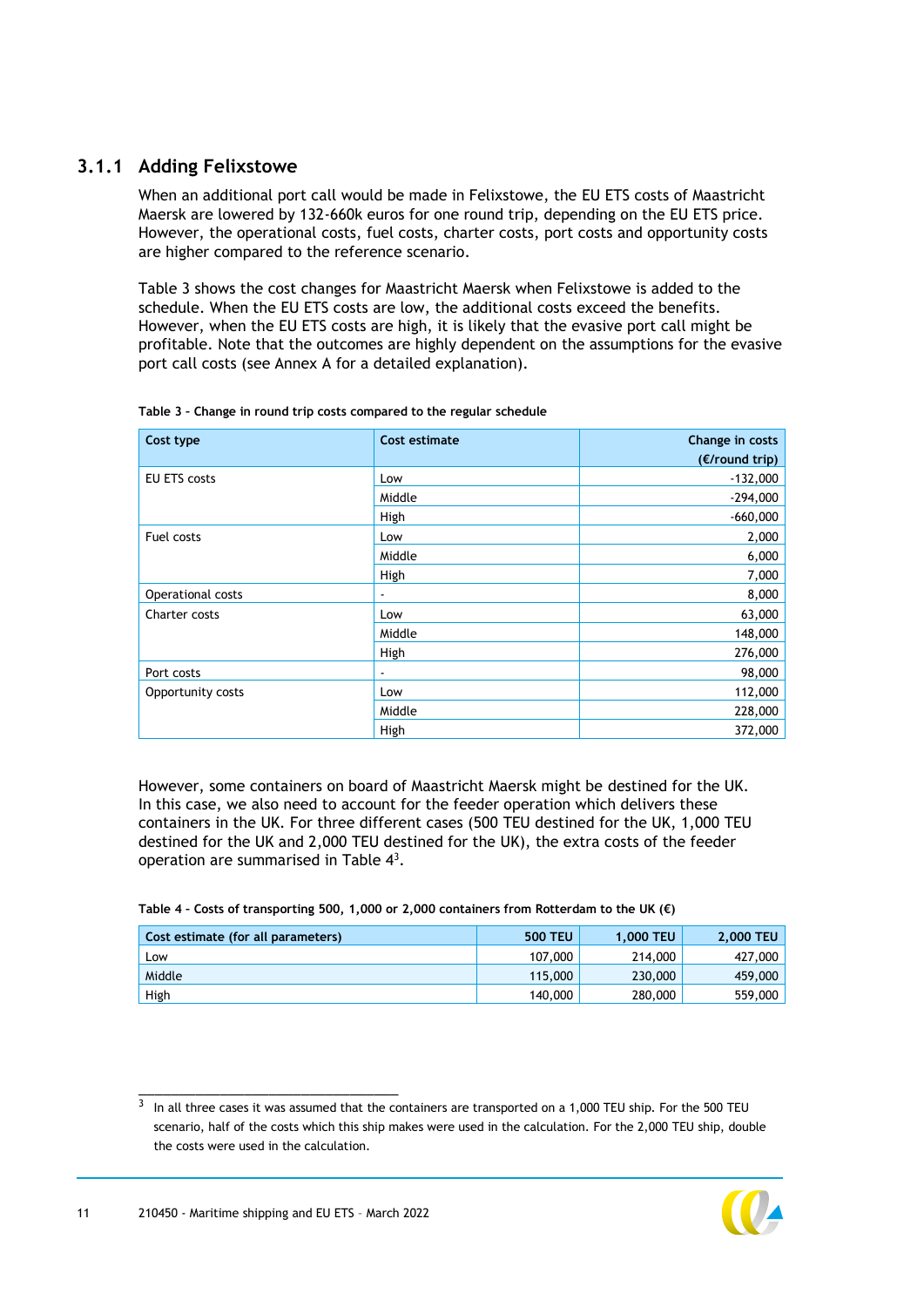[Table 5](#page-12-0) shows the total cost-benefit, including the saved costs of feedering 0, 500, 1,000 or 2,000 TEU to the UK, in nine different scenarios. It can be concluded that EU ETS evasion may or may not be cost-effective, depending on the following factors:

- if the EU ETS price is high, adding an evasive port call becomes more attractive;
- if there are many containers destined for the UK on board, adding an evasive port call becomes more attractive;
- if the cost parameters other than EU ETS are low, adding an evasive port call becomes more attractive.

In some of the scenarios in [Table 5,](#page-12-0) evasion would have been cost-efficient even without EU ETS costs. The cases in which the added EU ETS costs are decisive are shown in **bold face**. Since the EU ETS costs are decisive in eighteen scenarios, we can conclude that the risk of evasion is substantial.

| Cost estimate      | 0 TEU               | <b>500 TEU</b> | 1,000 TEU  | 2,000 TEU  |  |  |
|--------------------|---------------------|----------------|------------|------------|--|--|
| Low EU ETS costs   |                     |                |            |            |  |  |
| Low other costs    | 151,000             | 44,000         | $-63,000$  | $-277,000$ |  |  |
| Middle other costs | 356,000             | 241,000        | 126,000    | $-103,000$ |  |  |
| High other costs   | 629,000             | 489,000        | 350,000    | 70,000     |  |  |
|                    | Middle EU ETS costs |                |            |            |  |  |
| Low other costs    | $-11,000$           | $-118,000$     | $-225,000$ | $-438,000$ |  |  |
| Middle other costs | 194,000             | 80,000         | $-35,000$  | $-265,000$ |  |  |
| High other costs   | 468,000             | 328,000        | 188,000    | $-92,000$  |  |  |
| High EU ETS costs  |                     |                |            |            |  |  |
| Low other costs    | $-378,000$          | $-485,000$     | $-591,000$ | $-805,000$ |  |  |
| Middle other costs | $-172,000$          | $-287,000$     | $-402,000$ | $-632,000$ |  |  |
| High other costs   | 101,000             | $-39,000$      | $-179.000$ | $-458,000$ |  |  |

<span id="page-12-0"></span>**Table 5 – Total cost-benefit in four different scenarios (€)**

### **3.1.2 Feedering from Bremerhaven to Aarhus and Gothenburg**

Another evasive option is to limit the amount of ports which are visited in the EU. For Maastricht Maersk, the most obvious ports that could be removed from the schedule are Gothenburg and Aarhus. Doing so would save Maastricht Maersk 30-148k of EU ETS costs, depending on the EU ETS price.

The costs of the replacing feeder operations to Aarhus and Gothenburg are summarised in [Table 6.](#page-13-1) It can be concluded from this table that the EU ETS savings are largest when only a small number of containers is destined for these ports. The total cost savings per container which follow from this evasive option are in the range of 2-65 euros per container which is delivered in Aarhus or Gothenburg, depending on the number of containers and the EU ETS price<sup>4</sup>.

<sup>&</sup>lt;sup>4</sup> The EU ETS costs per container for all containers present on Maastricht Maersk are lower, since these are the costs per container destined for Aarhus or Gothenburg.

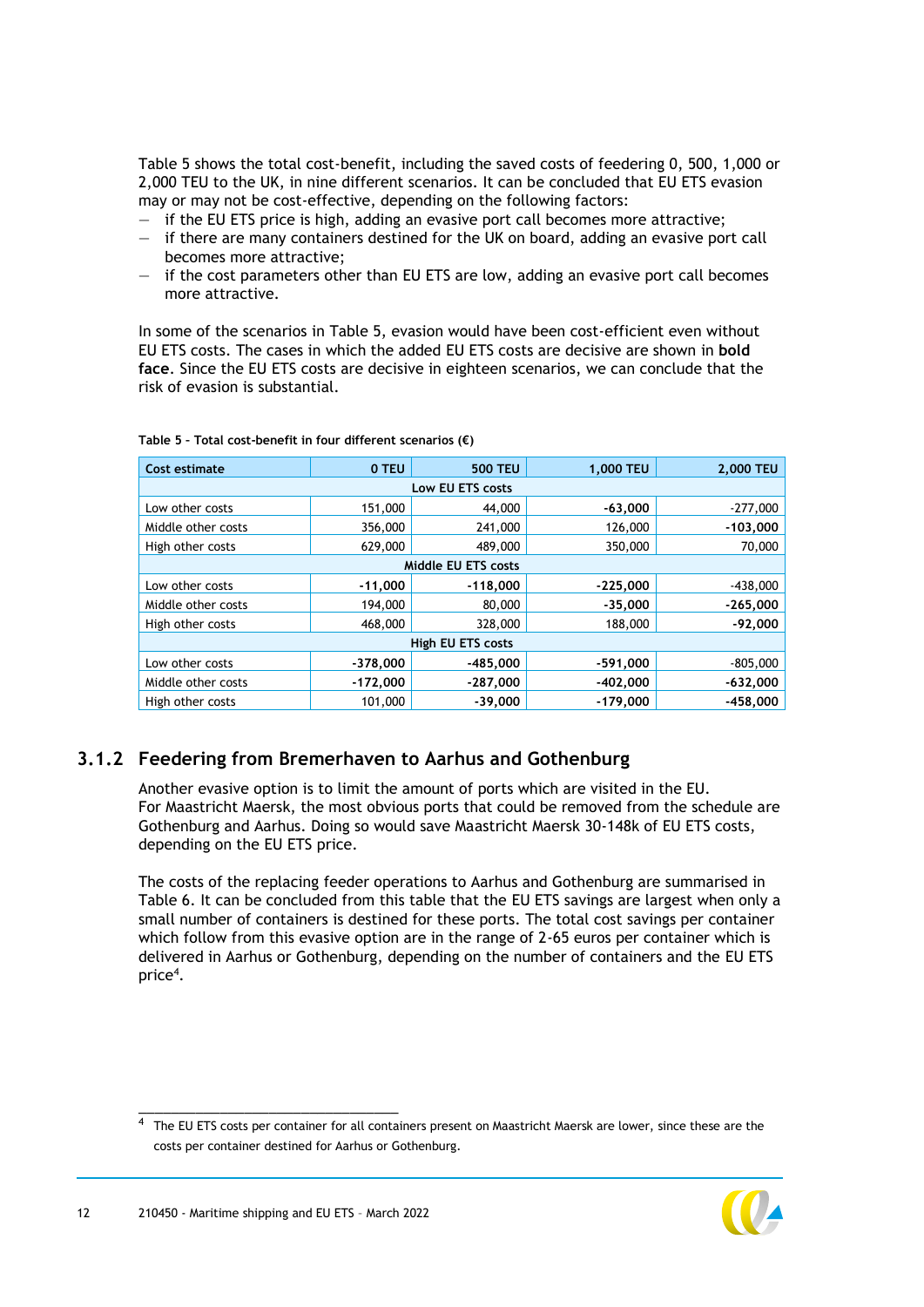<span id="page-13-1"></span>**Table 6 – EU ETS costs of feeder operations to Gothenburg and Aarhus**

| Costs               | <b>2.000 TEU</b> | 4.000 TEU | 8,000 TEU |
|---------------------|------------------|-----------|-----------|
| Low EU ETS price    | 4.000            | 8,000     | 16,000    |
| Middle EU ETS price | 9,000            | 17,000    | 35,000    |
| High EU ETS price   | 20,000           | 39,000    | 78,000    |

When setting up such a feeder operation, there are other costs and benefits which should be accounted for:

- the costs of container handling;
- the extra operational, fuel, charter and port costs of the feeder;
- the saved operational, fuel, charter and port costs by Maastricht Maersk;
- the negative opportunity costs due to the time saved by Maastricht Maersk.

For this case, we have chosen not to include a quantitative analysis similar to the other cases. The reason for this is that the EU ETS costs are low compared to the other costs and benefits which are stated above<sup>5</sup>. It is therefore, due to the uncertainties in our cost parameter assumptions, difficult to indicate in what situations the EU ETS costs would be the deciding factor.

<span id="page-13-0"></span>However, it can be concluded that in some situations the added EU ETS costs could make the removal of certain EU ports from the schedule, and feedering to these ports, costefficient.

#### **3.2 Case 2: HMM Algericas**

HMM Algeciras is a 23,964 TEU container vessel which sails between East Asia and North-West Europe on service FE4. The schedule is summarised in [Figure 2](#page-14-0) and in [Table 7.](#page-14-1)

Because of this specific route, the following evasion options have been analysed:

- 1. Adding London Gateway as an extra port of call in between Algeciras and Rotterdam.
- 2. Replacing Algeciras by Tangier.

 $^5$  In this particular case, relative to the other case studies, the EU ETS costs are low due the small distances between EU ports. Also, the effect on the operations are much larger compared to the other case studies (for example, removing Aarhus and Gothenburg from the service would shorten the round trip of Maastricht Maersk with about nine days). Because of the uncertainties in quantifying the effects of such large deviations, we chose to adopt the less quantitative approach in this case study.

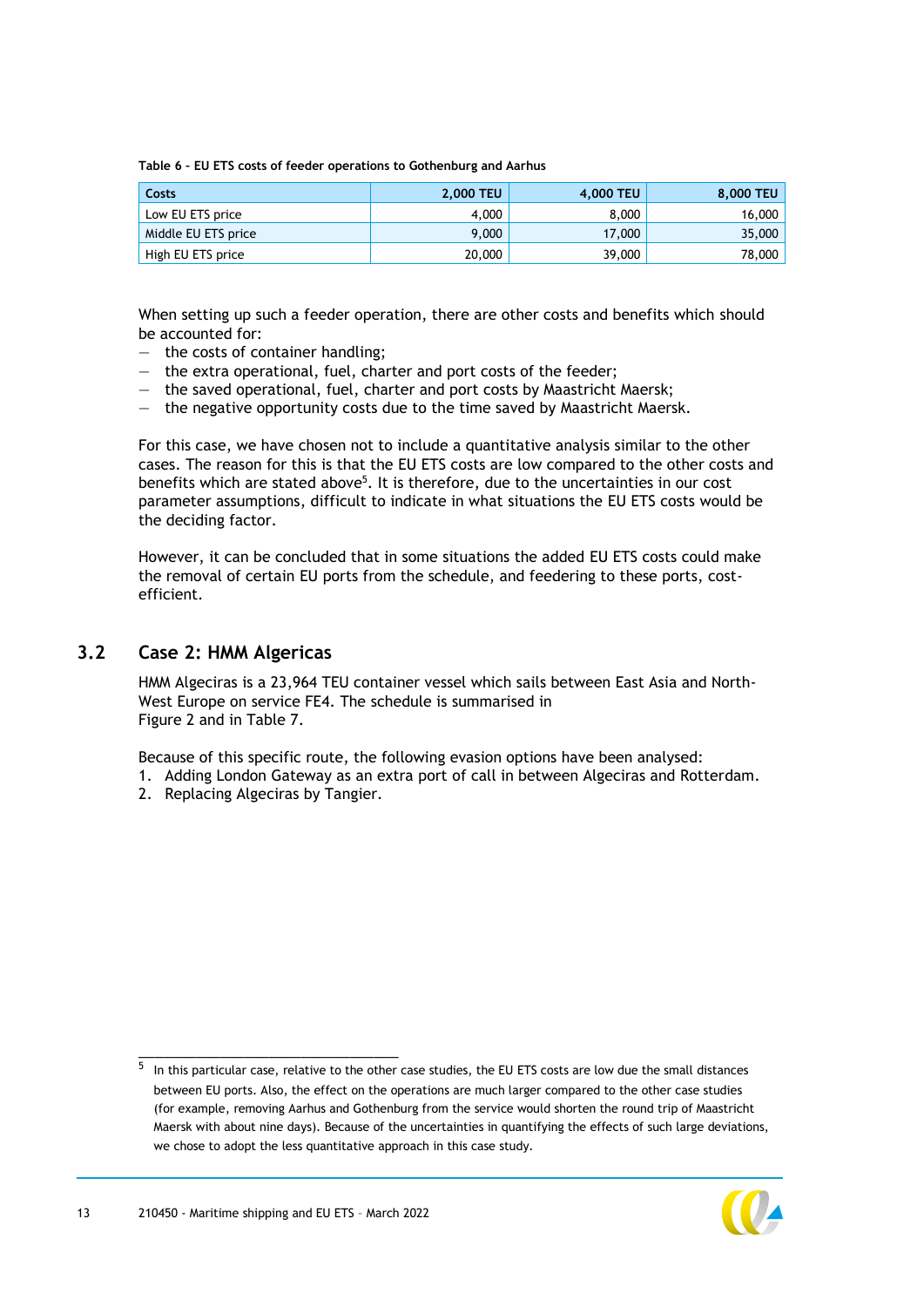#### <span id="page-14-1"></span>**Table 7 - HMM Algeciras schedule**

| <b>Ports</b>          | Time to next<br>port (days) | Distance to<br>next port<br>(nautical miles) | EU ETS charge<br>$(X CO2$ -emissions) |
|-----------------------|-----------------------------|----------------------------------------------|---------------------------------------|
| Qingdao - Busan       | 3                           | 607                                          | 0%                                    |
| Busan - Ningbo        | 3                           | 87                                           | 0%                                    |
| Ningbo - Shanghai     | 4                           | 968                                          | 0%                                    |
| Shanghai - Yantian    | 23                          | 9,506                                        | 0%                                    |
| Yantian - Algeciras   | 4                           | 1,538                                        | 50%                                   |
| Algeciras - Rotterdam |                             | 272                                          | 100%                                  |
| Rotterdam - Hamburg   | 4                           | 341                                          | 100%                                  |
| Hamburg - Antwerp     | 3                           | 426                                          | 100%                                  |
| Antwerp - Rotterdam   | 2                           | 144                                          | 100%                                  |
| Rotterdam - Algeciras | 4                           | 1,652                                        | 100%                                  |
| Algeciras - Singapore | 19                          | 7,691                                        | 50%                                   |
| Singapore - Qingdao   | 8                           | 3,041                                        | 0%                                    |
| Total round trip      | 81                          | 26,892                                       |                                       |

#### <span id="page-14-0"></span>**Figure 2 – HMM Algeciras schedule**



Source: **HMM Container Services : Service Network** 

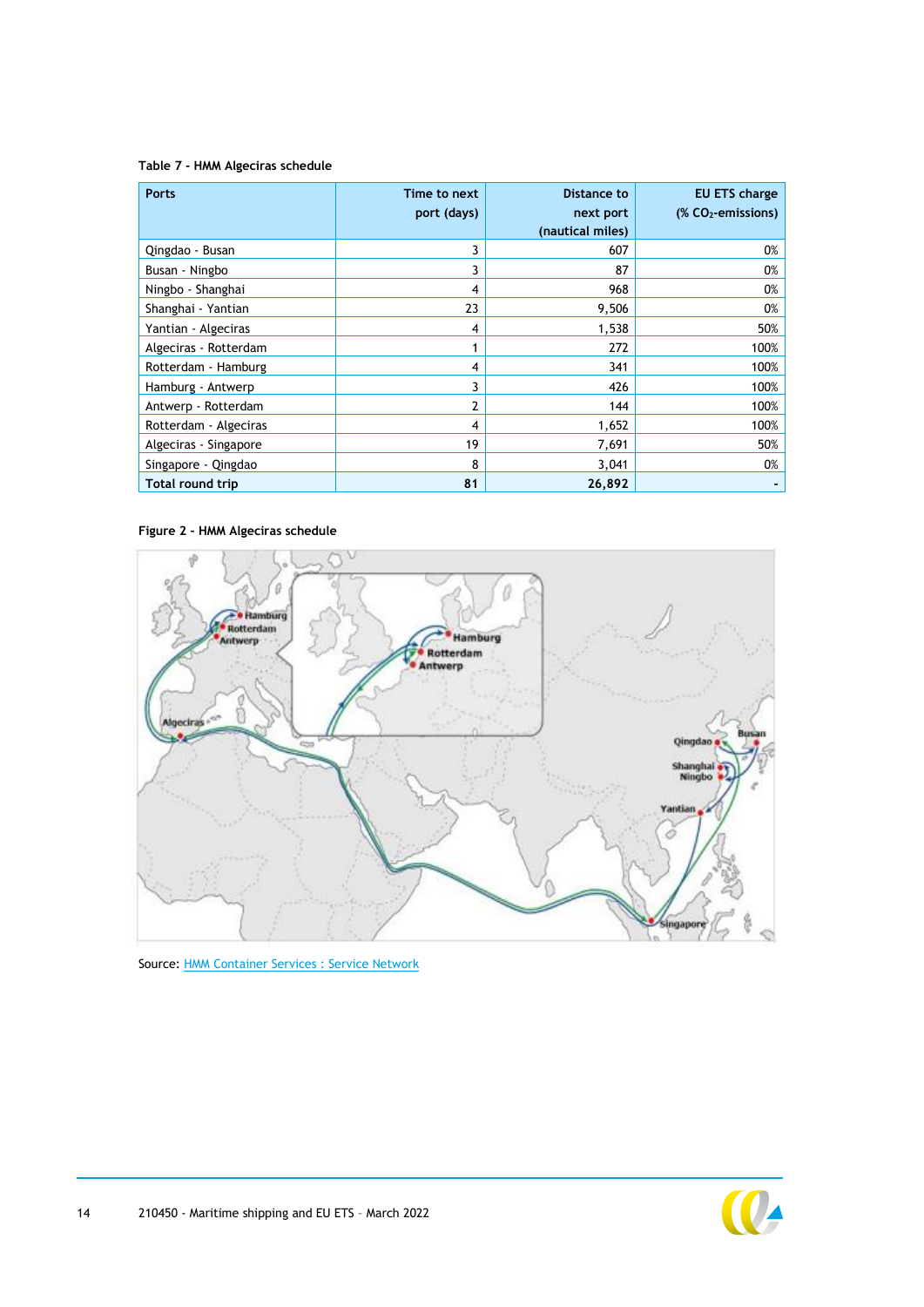#### **Round trip costs of the regular schedule**

The first analysis which we present for this case study, is a cost breakdown for one round trip<sup>6</sup>. It can be seen that the EU ETS costs for a round trip range between 0.4-1.8 million euros, depending on the EU ETS price assumption. Of these costs, 37% are from the long journey between Yantian and Algeciras and 13% are from the journey between Algeciras and Rotterdam. Especially for the Yantian-Algeciras leg, avoiding EU ETS could mean a significant cost saving.

| Cost type           | <b>Cost estimate</b> | Costs ( $E$ /round trip) |
|---------------------|----------------------|--------------------------|
| <b>EU ETS costs</b> | Low                  | 370,000                  |
|                     | Middle               | 822,000                  |
|                     | High                 | 1,849,000                |
| Fuel costs          | Low                  | 1,096,000                |
|                     | Middle               | 4,057,000                |
|                     | High                 | 4,751,000                |
| Operational costs   | ٠                    | 613,000                  |
| Charter costs       | Low                  | 5,054,000                |
|                     | Middle               | 11,845,000               |
|                     | High                 | 22,065,000               |
| Port costs          | $\,$                 | 1,306,000                |

| Table 8 - Cost breakdown for a round trip - HMM Algeciras |  |  |
|-----------------------------------------------------------|--|--|
|-----------------------------------------------------------|--|--|

### **3.2.1 Adding London Gateway to the schedule**

When adding London Gateway to the schedule in between Algeciras and Rotterdam, the EU ETS costs are lowered by 26-132k euros for one round trip, depending on the EU ETS price. However, the operational costs, fuel costs, charter costs, port costs and opportunity costs are higher compared to the reference scenario. [Table 9](#page-15-0) shows the cost changes for HMM Algeciras when a port call at London Gateway is added. In all scenarios, the costs of adding London Gateway to the schedule are higher than the benefits.

| Cost type           | Cost estimate  | Change in costs ( $E$ /round trip) |
|---------------------|----------------|------------------------------------|
| <b>EU ETS costs</b> | Low            | $-26,000$                          |
|                     | Middle         | $-59,000$                          |
|                     | High           | $-132,000$                         |
| Fuel costs          | Low            | 6,000                              |
|                     | Middle         | 24,000                             |
|                     | High           | 28,000                             |
| Operational costs   | $\blacksquare$ | 8,000                              |
| Charter costs       | Low            | 63,000                             |
|                     | Middle         | 148,000                            |
|                     | High           | 276,000                            |
| Port costs          | $\blacksquare$ | 98,000                             |
| Opportunity costs   | Low            | 208,000                            |
|                     | Middle         | 460,000                            |
|                     | High           | 755,000                            |

<span id="page-15-0"></span>**Table 9 – Change in round trip costs for HMM Algeciras compared to the regular schedule**

 $^6$  For the EU ETS price, the fuel price and the charter price three cost estimates were used in this study: 'low', 'middle' and 'high'. The precise assumptions are documented in Annex [A.](#page-32-0)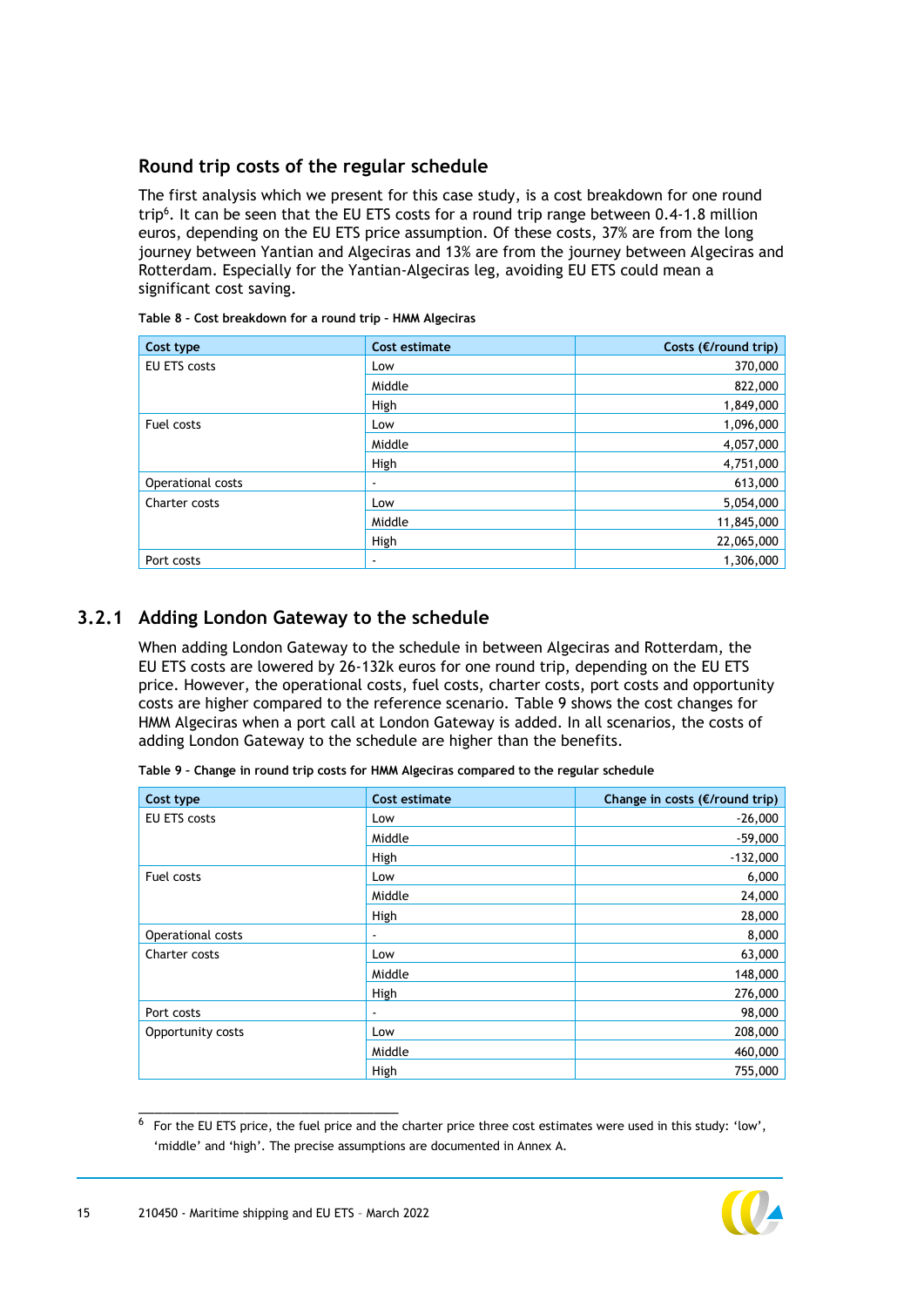However, it could be the case that there are containers destined for the UK on board of HMM Algeciras. If this is the case, there would have been additional transport costs for the feeder operations from Rotterdam to the UK. The extra costs of the feeder operation are summarised in Table  $10<sup>7</sup>$ .

| Cost estimate (for all parameters) | <b>500 TEU</b> | <b>1.000 TEU</b> | <b>2.000 TEU</b> |
|------------------------------------|----------------|------------------|------------------|
| Low                                | 108,000        | 216,000          | 431,000          |
| Middle                             | 118,000        | 236,000          | 472,000          |
| High                               | 144,000        | 288,000          | 576,000          |

<span id="page-16-0"></span>

|  |  |  | Table 10 - Costs of transporting 500, 1,000 or 2,000 containers from Rotterdam to London Gateway ( $\varepsilon$ ) |  |  |
|--|--|--|--------------------------------------------------------------------------------------------------------------------|--|--|

[Table 11](#page-16-1) shows the total cost-benefit, including the saved costs of feedering 0, 500, 1,000 or 2,000 TEU to the UK, in nine different scenarios. It can be concluded that EU ETS evasion may or may not be cost-effective, depending on the following factors:

- if the EU ETS price is high, adding an evasive port call becomes more attractive;
- if there are many containers destined for the UK on board, adding an evasive port call becomes more attractive;
- if the cost parameters other than EU ETS are low, adding an evasive port call becomes more attractive.

In some of the scenarios in [Table 11,](#page-16-1) evasion would have been cost-efficient even without EU ETS costs. The cases in which the added EU ETS costs are decisive are shown in **bold face**. Since the EU ETS costs are decisive in three of the total 36 scenarios, we can conclude that the risk of evasion in this scenario is small.

| <b>Cost estimate</b>     | 0 TEU   | <b>500 TEU</b>             | 1,000 TEU | 2,000 TEU  |  |
|--------------------------|---------|----------------------------|-----------|------------|--|
|                          |         | Low EU ETS costs           |           |            |  |
| Low other costs          | 253,000 | 145,000                    | 37,000    | $-178,000$ |  |
| Middle other costs       | 481,000 | 363,000                    | 245,000   | 9,000      |  |
| High other costs         | 761,000 | 617,000                    | 472,000   | 184,000    |  |
|                          |         | <b>Middle EU ETS costs</b> |           |            |  |
| Low other costs          | 221,000 | 113,000                    | 5,000     | $-211,000$ |  |
| Middle other costs       | 449,000 | 331,000                    | 213,000   | $-23,000$  |  |
| High other costs         | 728,000 | 584,000                    | 440,000   | 152,000    |  |
| <b>High EU ETS costs</b> |         |                            |           |            |  |
| Low other costs          | 147,000 | 39,000                     | $-69,000$ | $-284,000$ |  |
| Middle other costs       | 375,000 | 257,000                    | 140,000   | $-96,000$  |  |
| High other costs         | 655,000 | 511,000                    | 366,000   | 78,000     |  |

#### <span id="page-16-1"></span>**Table 11 - Total cost-benefit in four different scenarios (€)**

<sup>7</sup> In all three cases it was assumed that the containers are transported on a 1,000 TEU ship. For the 500 TEU scenario, half of the costs which this ship makes were used in the calculation. For the 2,000 TEU ship, double the costs were used in the calculation.

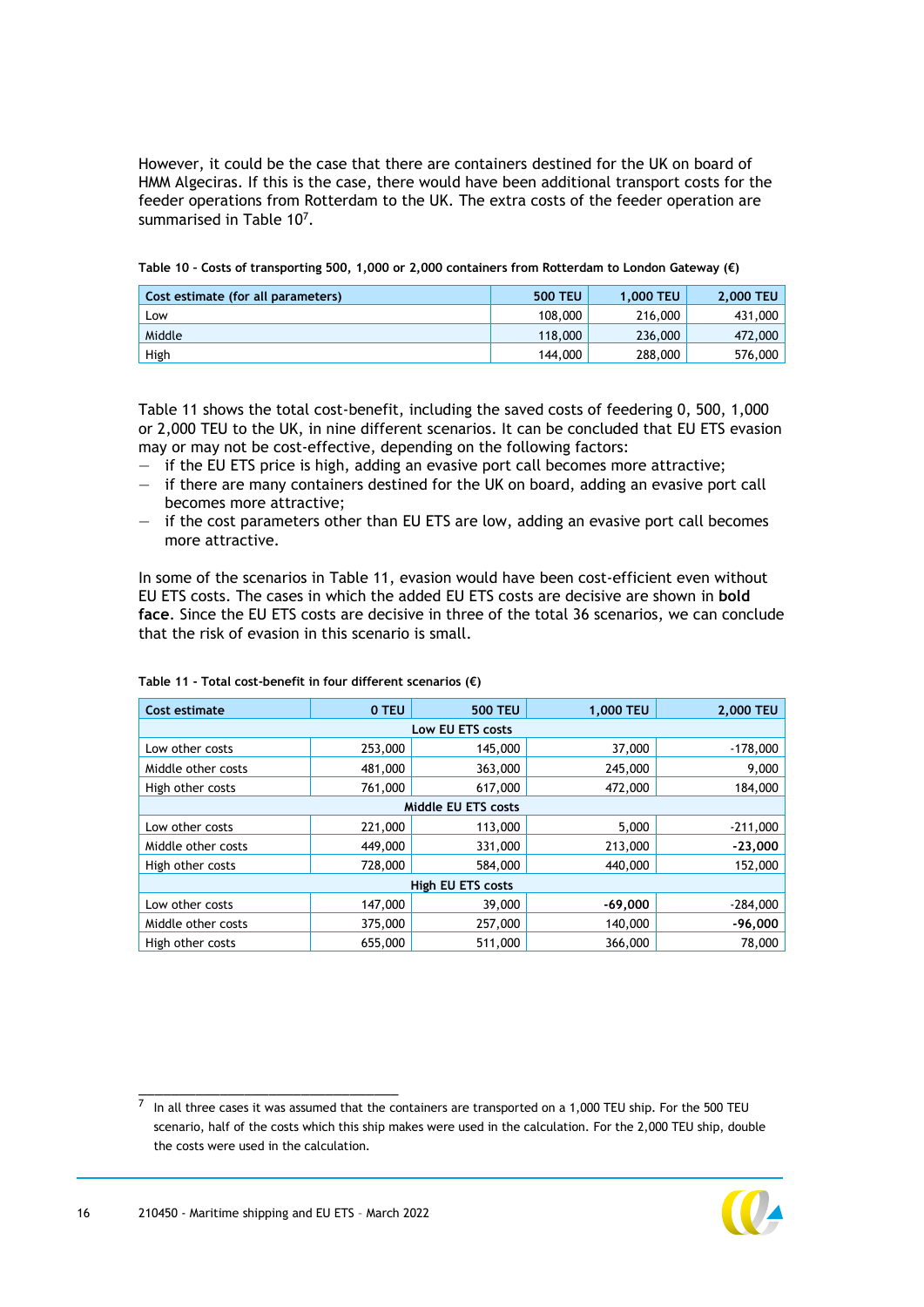## **3.2.2 Replacing Algeciras by Tanger Med**

Another way to evade EU ETS in this case study would be to replace the port call at Algeciras by one at Tanger Med. By doing so, the long distance from Yantian to Europe is outside of the scope of EU ETS. However, if this is done, the containers destined for Algeciras need to be feedered the short distance across the Mediterranean.

[Table 12](#page-17-0) shows the change in costs compared to the reference scenario for HMM Algeciras. Since calling at Tanger Med instead of Algeciras is not a real detour, and the port costs in these two ports were assumed equal in the two ports, the EU ETS benefits clearly outweigh the extra costs made by HMM Algeciras.

| Cost type           | Cost estimate  | Change in costs |
|---------------------|----------------|-----------------|
|                     |                | (E/round trip)  |
| <b>EU ETS costs</b> | Low            | $-161,000$      |
|                     | Middle         | $-358,000$      |
|                     | High           | $-805,000$      |
| Fuel costs          | Low            | 1,000           |
|                     | Middle         | 4,000           |
|                     | High           | 5,000           |
| Operational costs   | $\blacksquare$ | 0               |
| Charter costs       | Low            | 0               |
|                     | Middle         | 0               |
|                     | High           | 0               |
| Port costs          | ۰              | 0               |
| Opportunity costs   | Low            | 0               |
|                     | Middle         | 0               |
|                     | High           | 0               |

<span id="page-17-0"></span>**Table 12 – Change in round trip costs for HMM Algeciras compared to the regular schedule**

However, one needs to account for the extra costs made for the feeder operation to transport containers from Tanger Med to Algeciras. [Table 10](#page-16-0) shows the costs estimates of transporting 500, 1,000 or 2,000 containers from Tanger Med to Algeciras. In reality, there might also be containers destined for Tanger Med on board, which would have to be feedered when the port of call is Algeciras. If containers are present for both destinations, only the 'difference' in the amount of containers on board is what influences the outcomes of the cost-benefit analysis<sup>8</sup>. [Table 13](#page-18-1) can therefore also be interpreted as 'the added costs of transporting 500/1,000/2,000 TEU *more* to Algeciras than to Tanger Med'.

It is important to note that 92% of total traffic in Algeciras is associated with transhipment (European Commission et al., 2021). Therefore, in most cases there will probably not be substantial amounts of containers which need to be delivered in Algeciras on board.

<sup>8</sup> As an example, consider that there are 1,000 TEU with destination Algeciras on board, whereas there are 500 TEU with destination Tanger Med on board. Without the evasive port call, 500 TEU need to be feedered to Tanger Med. With the evasive port call, 1,000 TEU need to be feedered to Algeciras. If the costs of feedering both ways are equal, the extra costs of feedering from Tanger Med to Algeciras equal the feedering of 500 TEU.

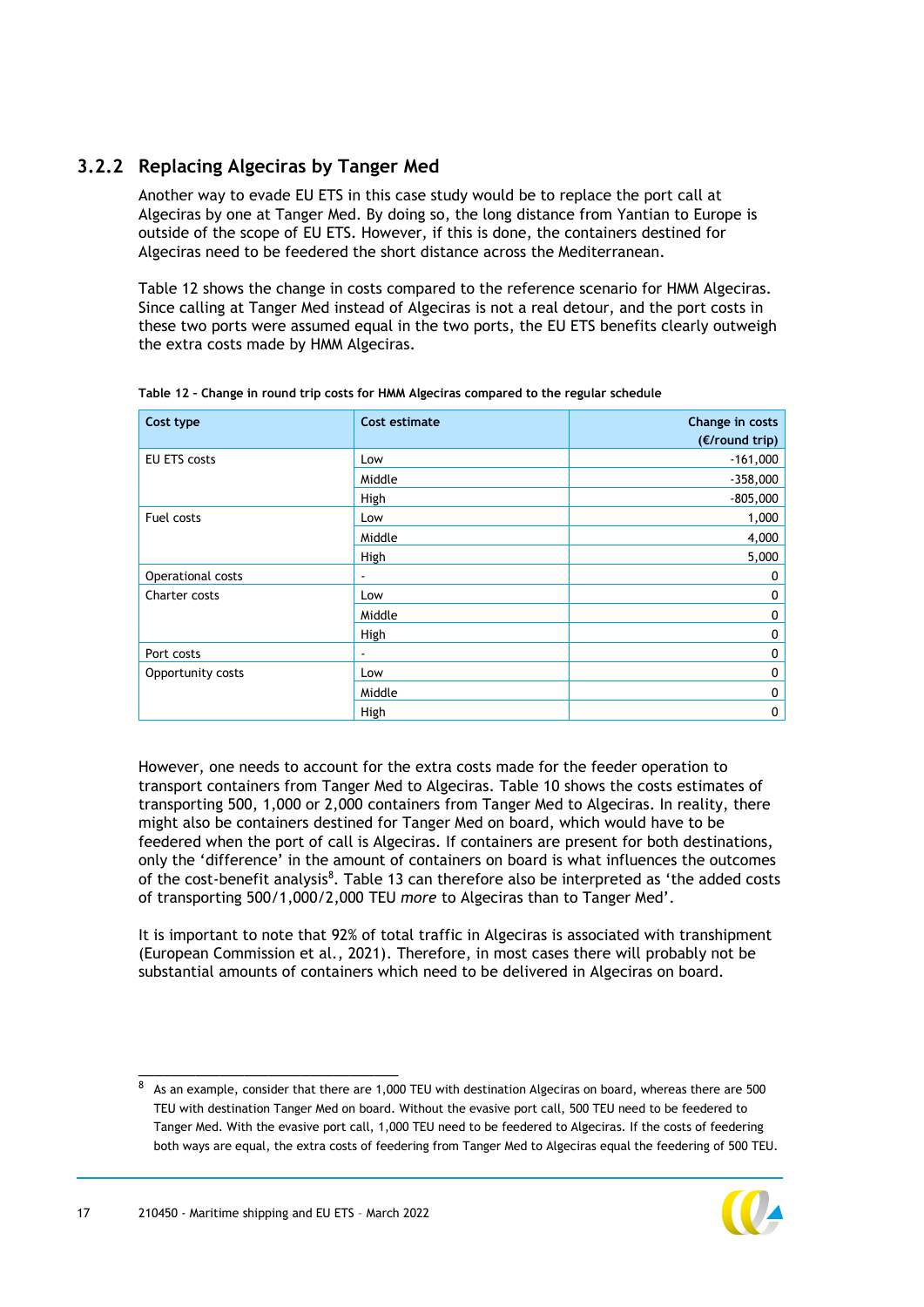| Cost estimate (for all parameters) | <b>500 TEU</b> | 1.000 TEU | <b>2.000 TEU</b> |
|------------------------------------|----------------|-----------|------------------|
| Low                                | 100,000        | 199,000   | 398,000          |
| Middle                             | 96,000         | 191,000   | 382,000          |
| High                               | 114,000        | 228,000   | 456,000          |

<span id="page-18-1"></span>**Table 13 – Costs of transporting 500, 1,000 or 2,000 containers from Tanger Med to Algeciras (€)**

[Table 14](#page-18-2) shows the total costs in three different scenarios. When only a small amount of containers is destined for Algeciras, it is favourable to evade EU ETS by making a port call in Tanger Med instead. However, if more than 1,000 containers need to be delivered in Algeciras, it is in most market circumstances not cost-efficient to do this.

The cases in which the added EU ETS costs are decisive are shown in **bold face**. Since the EU ETS costs are decisive in 27 scenarios of the 36, we can conclude that the risk of evasion in this scenario is substantial.

| Cost estimate            | 0 TEU      | <b>500 TEU</b>      | 1,000 TEU  | 2,000 TEU  |  |
|--------------------------|------------|---------------------|------------|------------|--|
|                          |            | Low EU ETS costs    |            |            |  |
| Low other costs          | $-155,000$ | $-61,000$           | 39,000     | 238,000    |  |
| Middle other costs       | $-152,000$ | $-56,000$           | 45,000     | 246,000    |  |
| High other costs         | $-151,000$ | $-42.000$           | 72,000     | 300,000    |  |
|                          |            | Middle EU ETS costs |            |            |  |
| Low other costs          | $-352,000$ | $-253,000$          | $-153,000$ | 46,000     |  |
| Middle other costs       | $-349,000$ | $-248,000$          | $-147,000$ | 54,000     |  |
| High other costs         | $-348,000$ | $-234,000$          | $-120,000$ | 108,000    |  |
| <b>High EU ETS costs</b> |            |                     |            |            |  |
| Low other costs          | -799,000   | $-670,000$          | $-600,000$ | $-402,000$ |  |
| Middle other costs       | $-796,000$ | $-695,000$          | $-594,000$ | $-393,000$ |  |
| High other costs         | $-795.000$ | $-681.000$          | $-567.000$ | $-339,000$ |  |

<span id="page-18-2"></span>**Table 14 – Total cost-benefit in four different scenarios (€)**

### <span id="page-18-0"></span>**3.3 Case 3: MSC Santa Rosa**

MSC Santa Rosa is a 7,114 TEU container vessel which sails between North America and North-West Europe on service NEUATL2. The schedule is summarised in [Figure](#page-19-0) **3** and in

[Table 15.](#page-19-1) Because of this specific route, the following evasion option has been analysed:

— Changing the order of the port calls such that Felixstowe is the first port of call in Europe, after which the vessel continues sailing to Bremerhaven, Antwerp, etc.

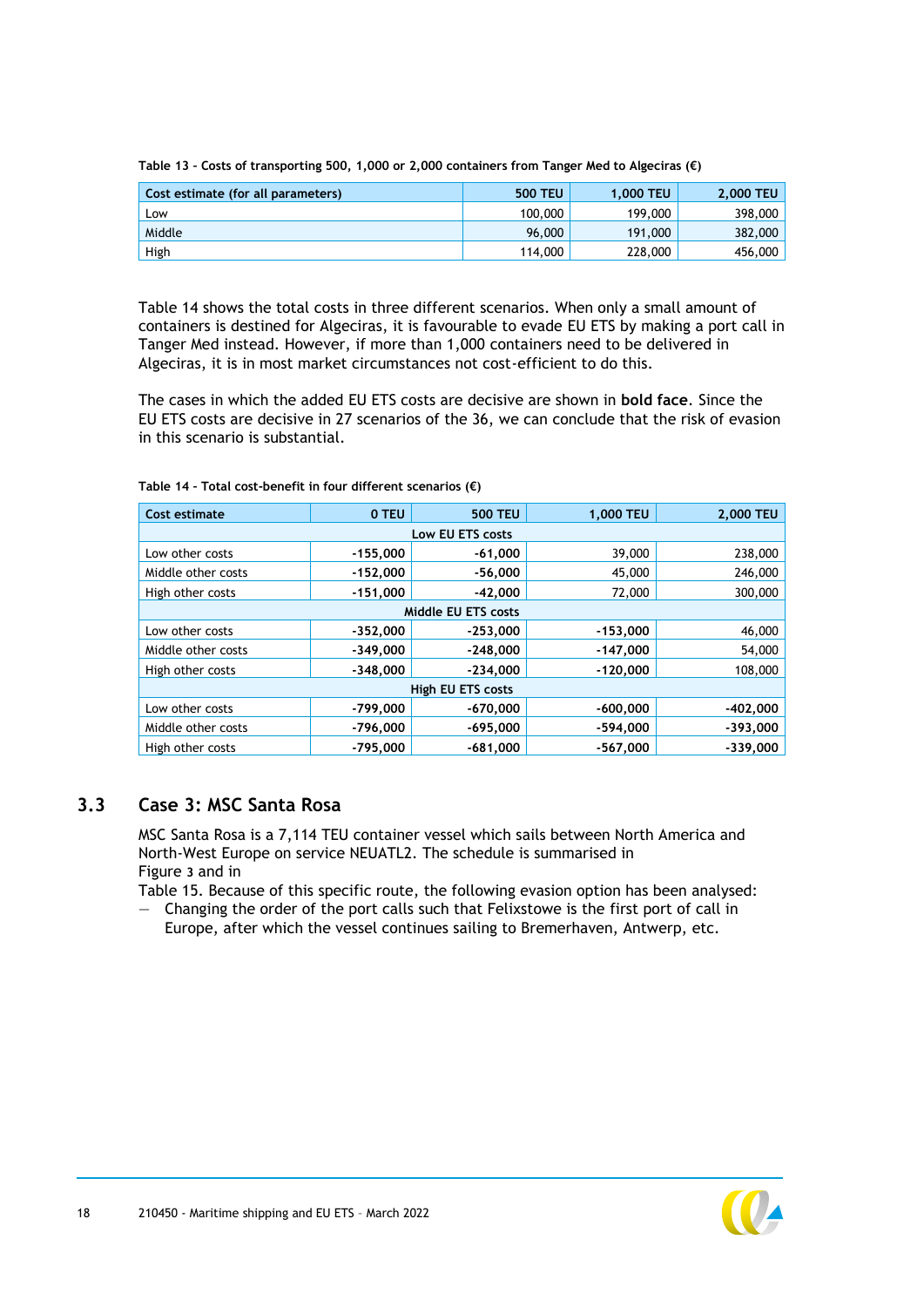#### <span id="page-19-1"></span>**Table 15 - HMM Algeciras schedule**

| <b>Ports</b>             | Time to<br>next port<br>(days) | Distance to<br>next port<br>(nautical miles) | <b>EU ETS charge</b><br>$(X CO2$ -emissions) |
|--------------------------|--------------------------------|----------------------------------------------|----------------------------------------------|
| Bremerhaven - Felixstowe | 2                              | 379                                          | 50%                                          |
| Felixstowe - Antwerp     |                                | 163                                          | 50%                                          |
| Antwerp - Le Havre       | 3                              | 244                                          | 100%                                         |
| Le Havre - New York      | 7                              | 3,662                                        | 50%                                          |
| New York - Baltimore     | 3                              | 507                                          | 0%                                           |
| Baltimore - Norfolk      |                                | 197                                          | 0%                                           |
| Norfolk - Savannah       | 4                              | 570                                          | 0%                                           |
| Savannah - New York      | 3                              | 871                                          | 0%                                           |
| New York - Bremerhaven   | 9                              | 4,163                                        | 50%                                          |
| <b>Total round trip</b>  | 33                             | 10.756                                       |                                              |

#### <span id="page-19-0"></span>**Figure 3 – MSC Santa Rosa schedule**



Source: MSC, (2017).

### **Round trip costs of the regular schedule**

The first analysis which we present for this case study is a cost breakdown for one round trip<sup>9</sup>. It can be seen that the EU ETS costs for a round trip range between 98k-219k euros, depending on the EU ETS price assumption. Of these costs, 47% are from the long journey between New York and Bremerhaven. Avoiding EU ETS therefore could be a significant cost saving.

<sup>9</sup> For the EU ETS price, the fuel price and the charter price three cost estimates were used in this study: 'low', 'middle' and 'high'. The precise assumptions are documented in Annex [A.](#page-32-0)

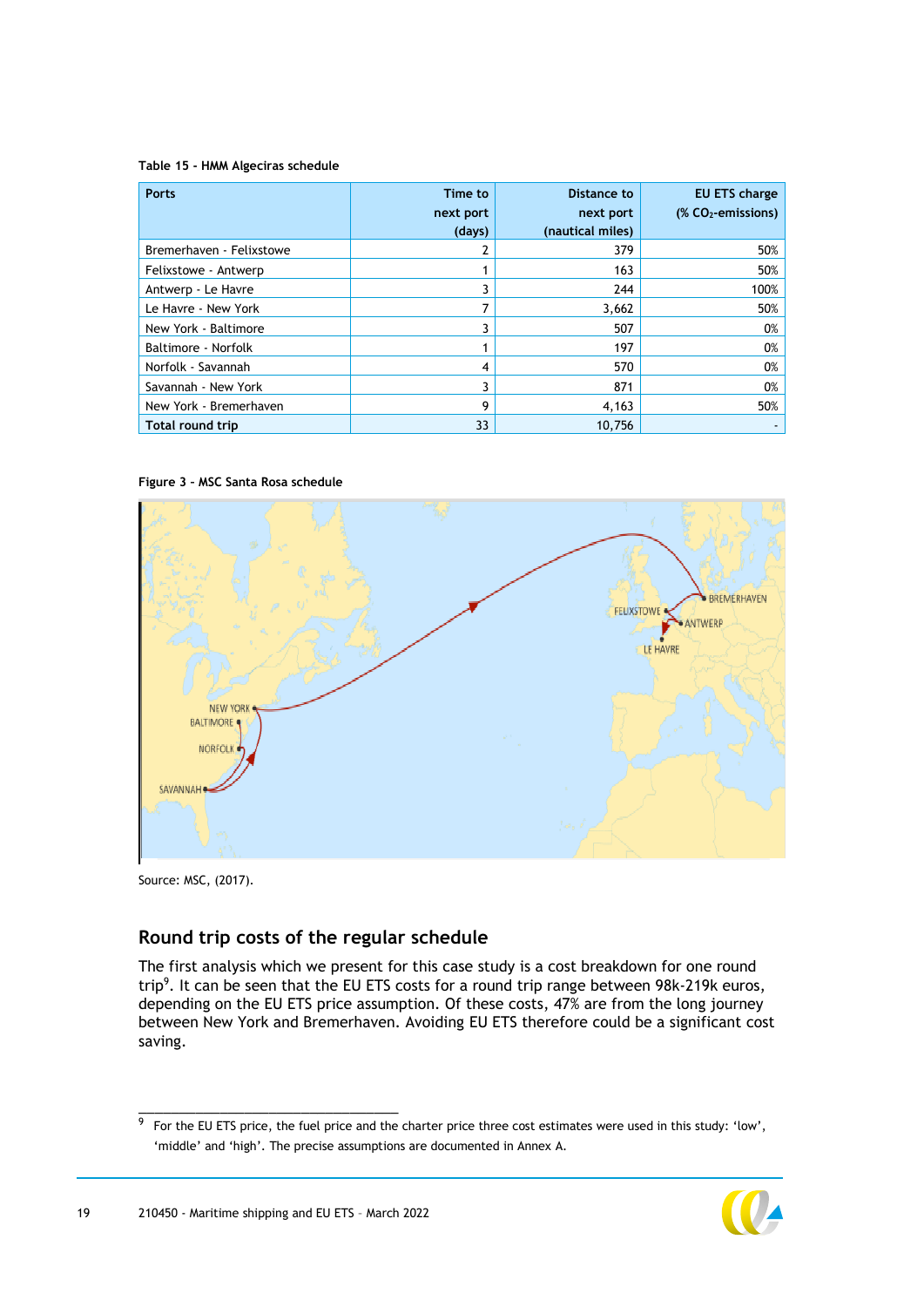| Cost type         | Cost estimate | Costs ( $E$ /round trip) |
|-------------------|---------------|--------------------------|
| EU ETS costs      | Low           | 98,000                   |
|                   | Middle        | 219,000                  |
|                   | High          | 492,000                  |
| Fuel costs        | Low           | 340,000                  |
|                   | Middle        | 1,257,000                |
|                   | High          | 1,472,000                |
| Operational costs | ۰             | 175,000                  |
| Charter costs     | Low           | 287,000                  |
|                   | Middle        | 1,017,000                |
|                   | High          | 2,055,000                |
| Port costs        | ٠             | 453,000                  |

**Table 16 – Cost breakdown for a round trip – MSC Santa Rosa (€)**

#### **Felixstowe before Bremerhaven**

[Table 17](#page-20-0) shows the change in costs in the different scenarios. According to our analysis, changing the order of the port calls such that Felixstowe is visited before Bremerhaven is a cost-efficient change of the itinerary. Interestingly, the change would have been marginally cost-efficient even without the added EU ETS costs. However, it must be noted that our calculations only give an indication of the cost-effectiveness. In reality it could very well be that visiting Bremerhaven first is more cost-efficient due to factors which our calculations did not account for.

For this same reason, it cannot directly be concluded that the (even more) cost-effective outcome of the analysis due to the evasion of EU ETS would actually be enough motivation for HMM to change the itinerary. However, in general, if the financial incentives are large enough it is likely that some liners in similar situations will change the order of their port calls. Therefore, we conclude that there is a risk of evasion in this example.

| Cost type           | Cost estimate  | Change in costs (€/round trip) |
|---------------------|----------------|--------------------------------|
| <b>EU ETS costs</b> | Low            | $-39,000$                      |
|                     | Middle         | $-87,000$                      |
|                     | High           | $-197,000$                     |
| Fuel costs          | Low            | $-3,000$                       |
|                     | Middle         | $-13,000$                      |
|                     | High           | $-15,000$                      |
| Operational costs   | $\blacksquare$ | 0                              |
| Charter costs       | Low            | 0                              |
|                     | Middle         | 0                              |
|                     | High           | 0                              |
| Port costs          | $\blacksquare$ | 0                              |
| Opportunity costs   | Low            | 0                              |
|                     | Middle         | 0                              |
|                     | High           | 0                              |

<span id="page-20-0"></span>**Table 17 – Change in round trip costs compared to the regular schedule (€)**

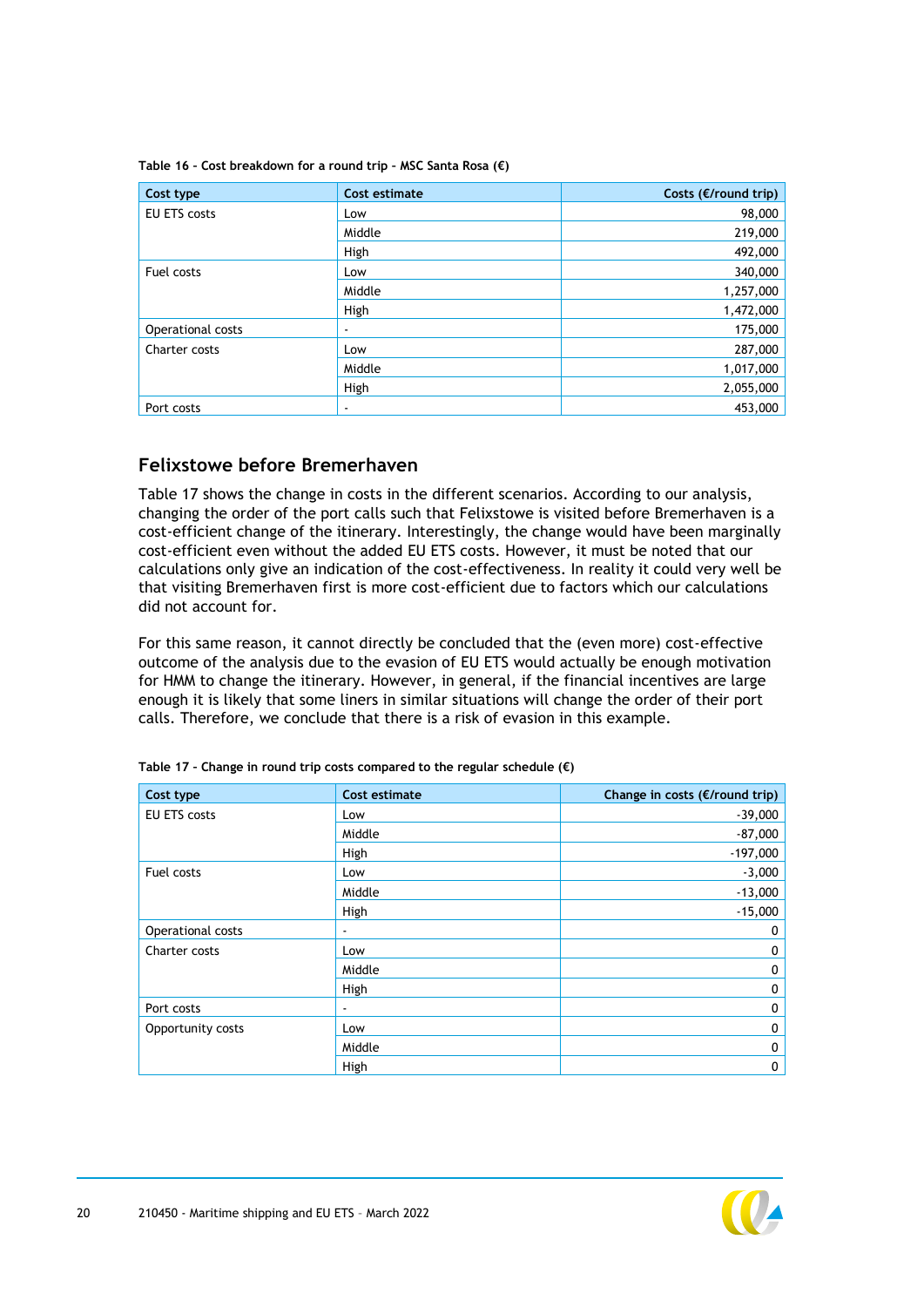## **3.4 Case 4: MOL Tribute**

<span id="page-21-0"></span>MOL Tribute is a 20,170 TEU container vessel which sails between East Asia and North-West Europe on service FE2. The schedule is summarised in [Figure](#page-21-1) **4** and in [Table 18.](#page-21-2)

For this specific route, the following evasion options have been analysed:

- 1. Changing the order of port calls such that Southampton is the first port call in Europe.
- 2. Changing the order of port calls such that Southampton is the last port call in Europe.
- <span id="page-21-3"></span>3. Changing the order of port calls such that Southampton is both the first and the last port call in Europe.

| <b>Ports</b>                | Time to<br>next port<br>(days) | Distance to<br>next port<br>(nautical miles) | <b>EU ETS charge</b><br>$(X CO2$ -emissions) |
|-----------------------------|--------------------------------|----------------------------------------------|----------------------------------------------|
| Busan - Shanghai            | 4                              | 535                                          | 0%                                           |
| Shanghai - Ningbo           | 3                              | 87                                           | 0%                                           |
| Ningbo - Yantian            | 4                              | 917                                          | 0%                                           |
| Yantian - Singapore         | 5                              | 1,851                                        | 0%                                           |
| Singapore - Rotterdam       | 22                             | 9,343                                        | 50%                                          |
| Rotterdam - Southampton     | 6                              | 293                                          | 50%                                          |
| Southampton - Le Havre      | 4                              | 126                                          | 50%                                          |
| Le Havre - Hamburg          | 2                              | 613                                          | 100%                                         |
| Hamburg - Totaal round trip | 26                             | 9,620                                        | 50%                                          |
| Singapore - Busan           | 9                              | 3,208                                        | 0%                                           |
| Total round trip            | 85                             | 26,593                                       |                                              |

#### <span id="page-21-2"></span>**Table 18 – MOL Tribute schedule**



#### <span id="page-21-1"></span>**Figure 4 – MOL Tribute schedule**

Source: One-line [Container Services : Service Network](https://www.one-line.com/sites/g/files/lnzjqr776/files/routes/FE2_4.pdf)

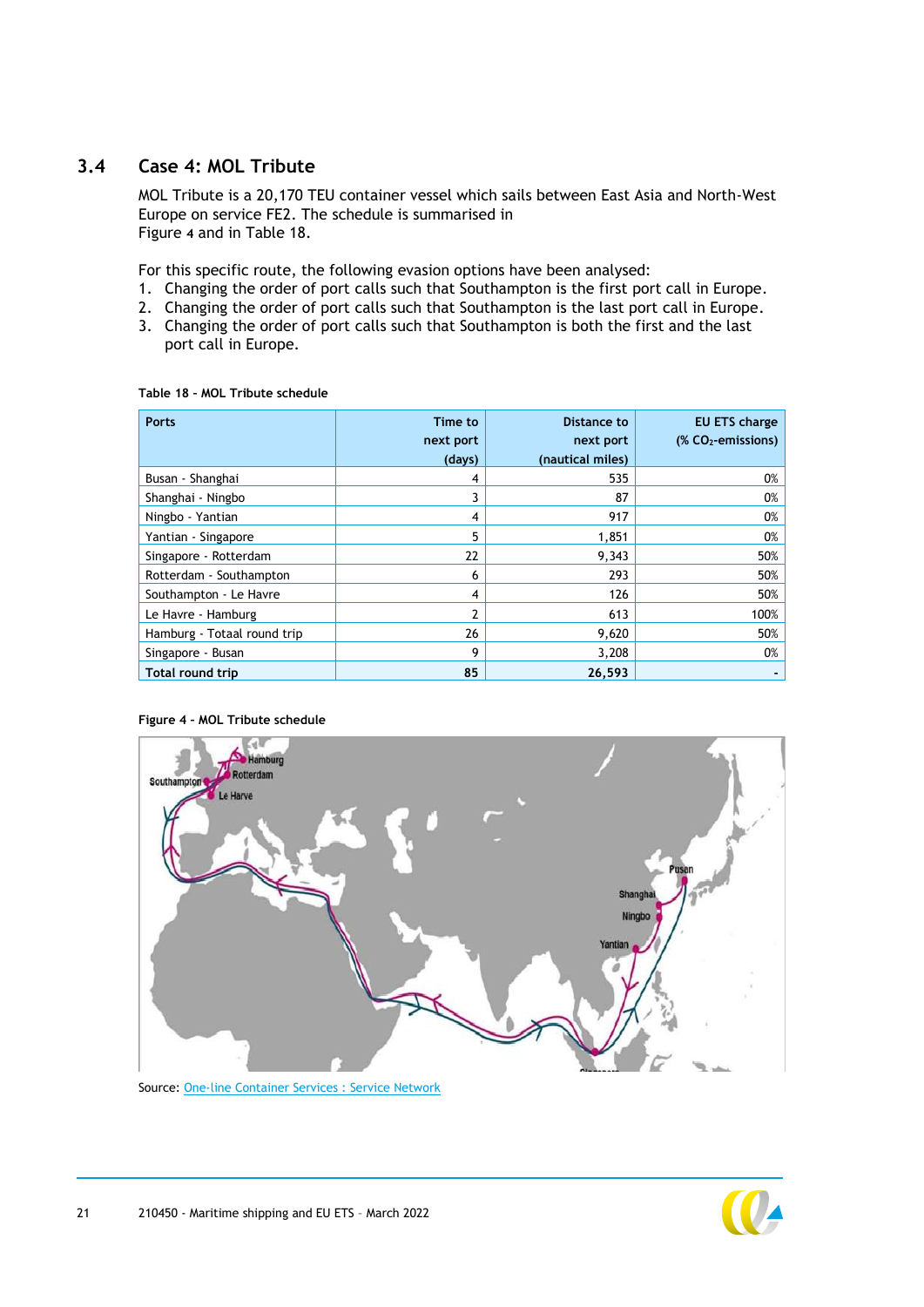### **Round trip costs of the regular schedule**

The first analysis which we present for this case study is a cost breakdown for one round trip<sup>10</sup>. It can be seen that the EU ETS costs for a round trip range between 297k-1,487k euros, depending on the EU ETS price assumption. Of these costs, 45% are from the journey between Singapore and Rotterdam and 47% are from the journey between Hamburg and Singapore. Avoiding EU ETS on one or both of these legs therefore could be a significant cost saving.

| Cost type           | Cost estimate | Costs (€/round trip) |
|---------------------|---------------|----------------------|
| <b>EU ETS costs</b> | Low           | 297,000              |
|                     | Middle        | 661,000              |
|                     | High          | 1,487,000            |
| Fuel costs          | Low           | 1,091,000            |
|                     | Middle        | 4,035,000            |
|                     | High          | 4,726,000            |
| Operational costs   | ٠             | 651,000              |
| Charter costs       | Low           | 5,370,000            |
|                     | Middle        | 12,586,000           |
|                     | High          | 23,444,000           |
| Port costs          | ٠             | 1,421,000            |

## **3.4.1 Southampton before Rotterdam**

[Table 20](#page-23-0) shows the change in costs in the different scenarios. According to our analysis, changing the order of the port calls such that Southampton is visited before Rotterdam is a cost-efficient change of the itinerary.

Similar to the Santa Rosa case, our calculations show that changing the order of port calls could be cost-effective even without EU ETS costs. However, it must be noted that our calculations only give an indication of the cost-effectiveness. In reality it could very well be that visiting Bremerhaven first is more cost-efficient due to factors which our calculations did not account for.

For this same reason, it cannot directly be concluded that the (even more) cost-effective outcome of the analysis due to the evasion of EU ETS would actually be enough motivation for MOL Tribute to change the itinerary. However, in general, if the financial incentives are large enough it is likely that some liners in similar situations will change the order of their port calls. Therefore, we conclude that there is a risk of evasion in this example.

 $10$  For the EU ETS price, the fuel price and the charter price three cost estimates were used in this study: 'low', 'middle' and 'high'. The precise assumptions are documented in Annex [A.](#page-32-0)

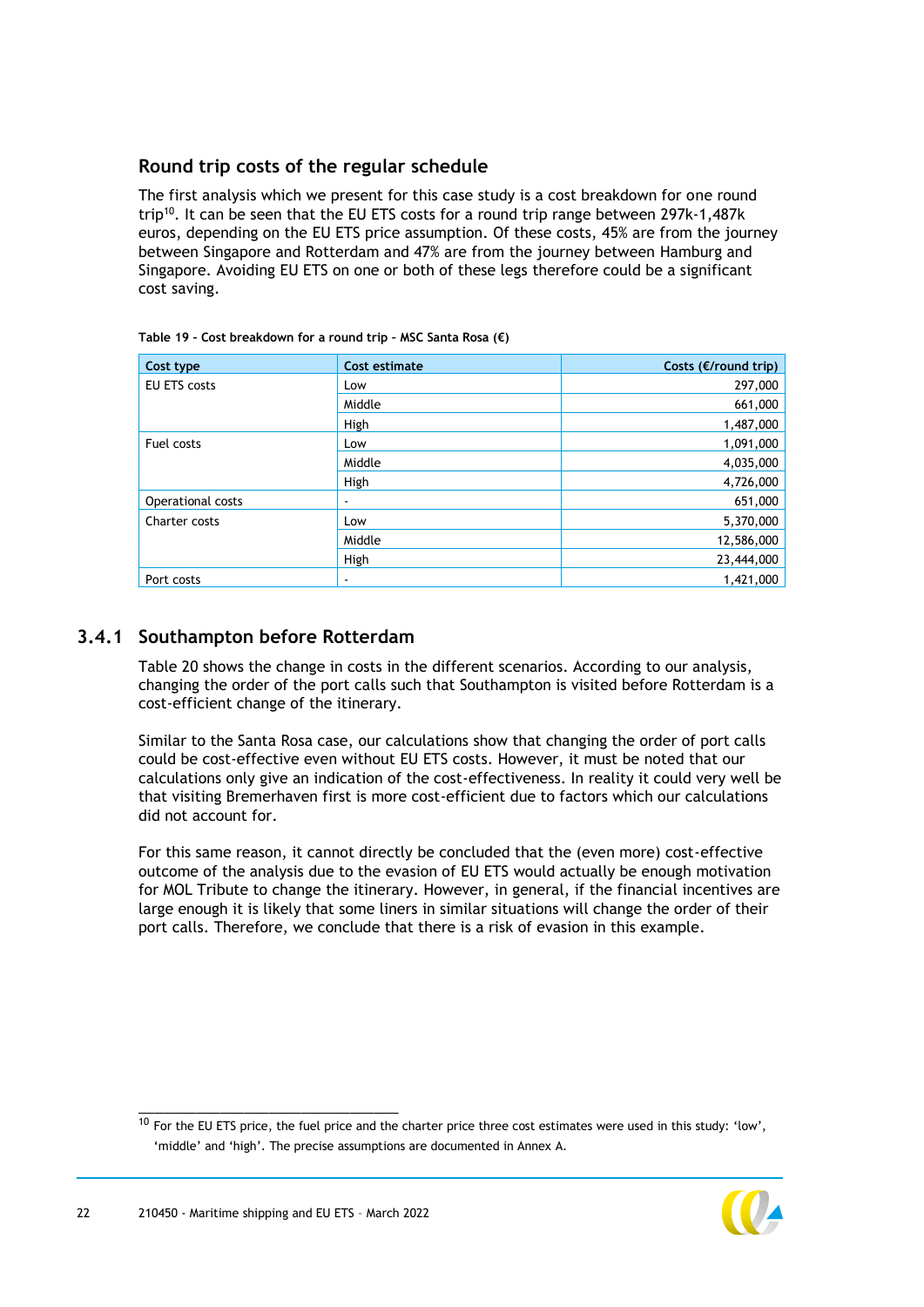| Cost type           | Cost estimate  | Change in costs ( $E$ /round trip) |
|---------------------|----------------|------------------------------------|
| <b>EU ETS costs</b> | Low            | $-133,000$                         |
|                     | Middle         | $-296,000$                         |
|                     | High           | $-665,000$                         |
| Fuel costs          | Low            | $-8,000$                           |
|                     | Middle         | $-29,000$                          |
|                     | High           | $-34,000$                          |
| Operational costs   | $\blacksquare$ | 0                                  |
| Charter costs       | Low            | 0                                  |
|                     | Middle         | 0                                  |
|                     | High           | 0                                  |
| Port costs          | $\blacksquare$ | 0                                  |
| Opportunity costs   | Low            | 0                                  |
|                     | Middle         | 0                                  |
|                     | High           | 0                                  |

<span id="page-23-0"></span>**Table 20 – Change in round trip costs compared to the regular schedule (€)**

### **3.4.2 Southampton after Hamburg**

[Table 21](#page-23-1) shows the change in costs in the different scenarios. According to our analysis, changing the order of the port calls such that Southampton is visited before Rotterdam is a cost-efficient change of the itinerary.

| Cost type           | Cost estimate  | Change in costs (€/round trip) |
|---------------------|----------------|--------------------------------|
| <b>EU ETS costs</b> | Low            | $-127,000$                     |
|                     | Middle         | $-282,000$                     |
|                     | High           | $-635,000$                     |
| Fuel costs          | Low            | 700                            |
|                     | Middle         | 3,000                          |
|                     | High           | 3,000                          |
| Operational costs   | $\blacksquare$ | 0                              |
| Charter costs       | Low            | 0                              |
|                     | Middle         | 0                              |
|                     | High           | 0                              |
| Port costs          | $\blacksquare$ | 0                              |
| Opportunity costs   | Low            | 0                              |
|                     | Middle         | 0                              |
|                     | High           | 0                              |

<span id="page-23-1"></span>**Table 21 – Change in round trip costs compared to the regular schedule (€)**

#### **3.4.3 Southampton before Rotterdam and after Hamburg**

It is interesting to consider what happens if two port calls in Southampton are made – one as the first port in Europe and one as the last port in Europe. In order to do so, MOL Tribute would need to purposefully leave some cargo destined for Southampton on board during the first port call. We assume that adding this second port call to the schedule takes one day. Therefore, more port costs, operational costs, fuel costs, charter costs and opportunity costs are made. However, the EU ETS benefits are approximately twice as large (since both the leg to Singapore and from Singapore are now not within the scope of EU ETS).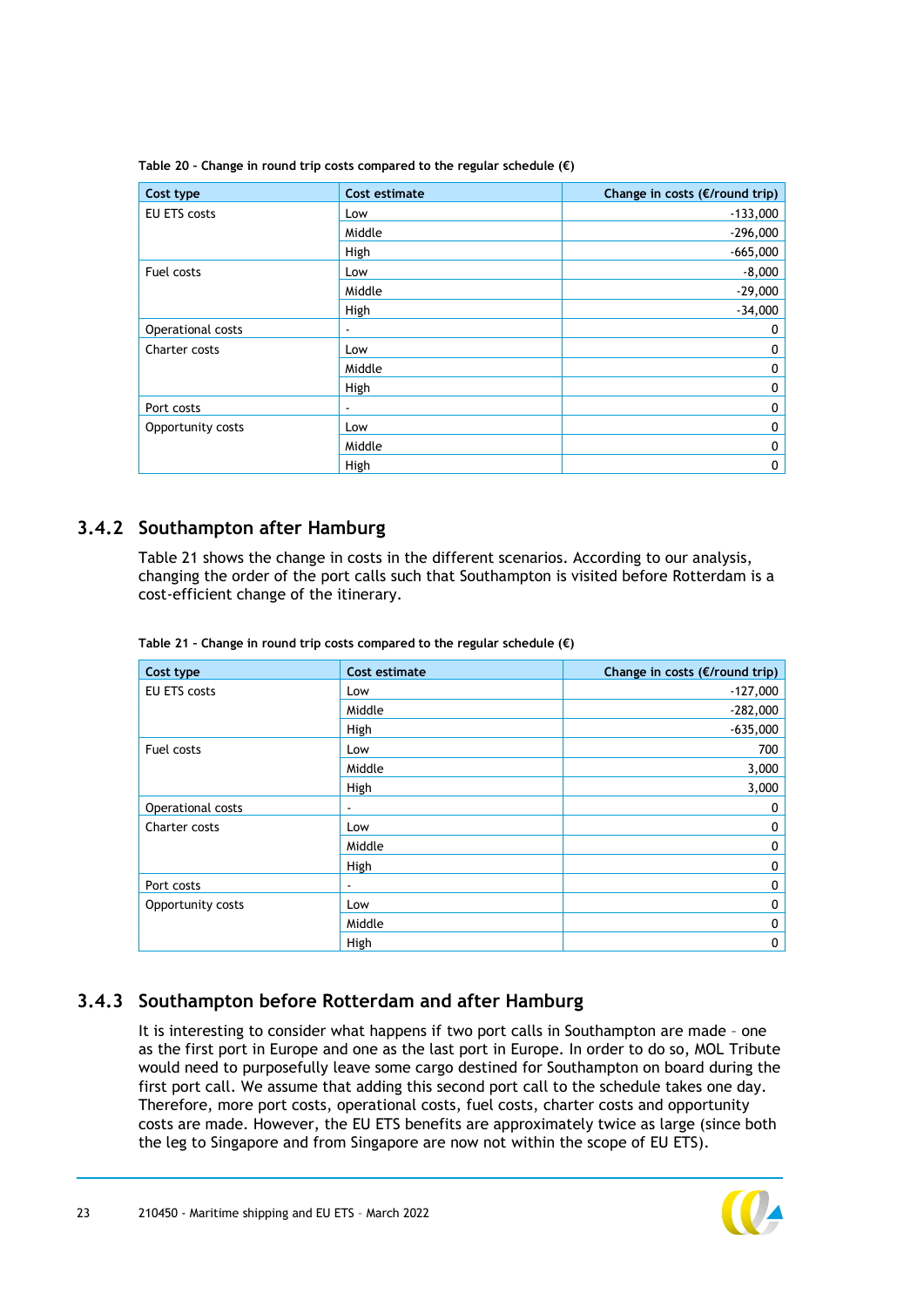[Table 22](#page-24-1) shows the change in the different cost components in the different scenarios. [Table 23](#page-24-2) summarises the outcome of the cost-benefit analysis for different EU ETS prices and market conditions for the other cost components. The cases in which the added EU ETS costs are decisive are shown in **bold face**. Only when the EU ETS costs are low and/or the other market conditions are unfavourable are the costs higher compared to the benefits.

It is interesting to compare these outcomes to the two other evasion options for MOL Tribute which we analysed. This comparison shows that, for low EU ETS costs and/or unfavourable other market conditions, it is more cost-effective to change the order of the port calls than to visit Southampton twice. However, when the EU ETS prices are high and/or the other market conditions are favourable, it is the most cost-effective option to visit Southampton twice.

| Cost type         | Cost estimate | Change in costs (€/round trip) |
|-------------------|---------------|--------------------------------|
| EU ETS costs      | Low           | $-264,000$                     |
|                   | Middle        | $-586,000$                     |
|                   | High          | $-1,318,000$                   |
| Fuel costs        | Low           | $-4,000$                       |
|                   | Middle        | $-14,000$                      |
|                   | High          | $-16,000$                      |
| Operational costs | ۰             | 8,000                          |
| Charter costs     | Low           | 63,000                         |
|                   | Middle        | 148,000                        |
|                   | High          | 276,000                        |
| Port costs        | ۰             | 98,000                         |
| Opportunity costs | Low           | 101,000                        |
|                   | Middle        | 222,000                        |
|                   | High          | 362,000                        |

<span id="page-24-1"></span>**Table 22 – Change in round trip costs compared to the regular schedule (€)**

<span id="page-24-2"></span>**Table 23 – Total cost-benefit for different EU ETS prices and other market conditions.**

| Cost estimate      | Low EU ETS | Middle EU ETS | <b>HIGH EU ETS</b> |
|--------------------|------------|---------------|--------------------|
| Low other costs    | 3.000      | -320.000      | -1.052.000         |
| Middle other costs | 198,000    | -125.000      | $-856,000$         |
| High other costs   | 463,000    | 141,000       | $-591.000$         |

## <span id="page-24-0"></span>**3.5 Case 5: NYK Nebula**

NYK Nebula is a 4,888 TEU container vessel which sails between East Asia and North-West Europe on service AL5. The schedule is summarised in [Figure](#page-25-0) **5** and in [Table 24.](#page-25-1)

For this specific route, the following evasion option has been analysed:

— Adding Southampton as a last port of call in Europe.

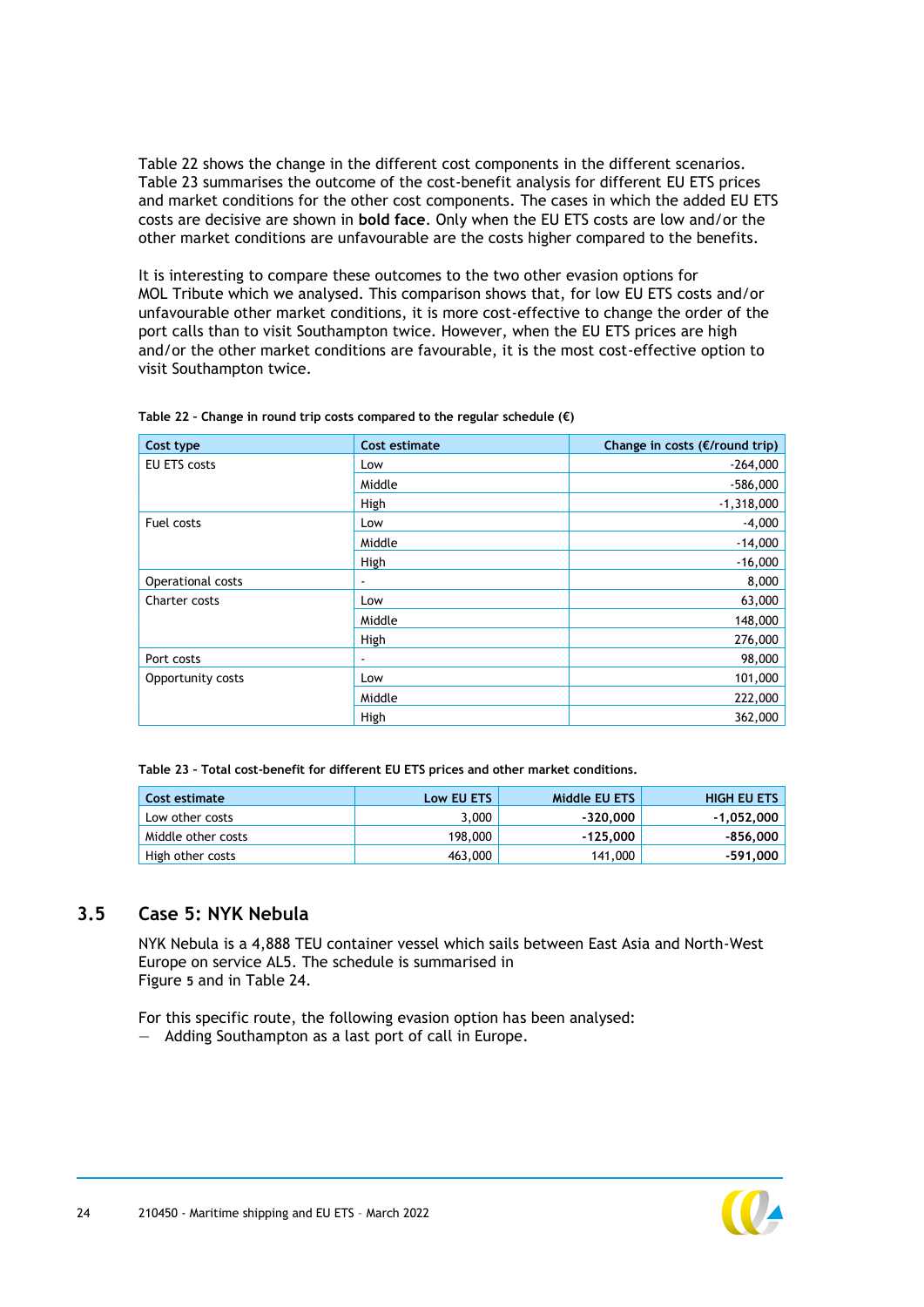#### <span id="page-25-1"></span>**Table 24 – NYK Nebula schedule**

| <b>Ports</b>                | Time to<br>next port<br>(days) | Distance to<br>next port<br>(nautical miles) | <b>EU ETS charge</b><br>$(X CO2$ -emissions) |
|-----------------------------|--------------------------------|----------------------------------------------|----------------------------------------------|
| Vancouver - Oakland         | 3                              | 968                                          | 0%                                           |
| Oakland - Los Angeles       | 2                              | 467                                          | 0%                                           |
| Los Angeles - Rodman        | 10                             | 3,427                                        | 0%                                           |
| Rodman - Cartagena          | 3                              | 329                                          | 0%                                           |
| Cartagena - Caucedo         | 2                              | 828                                          | 0%                                           |
| Caucedo - Halifax           | 6                              | 1,811                                        | 0%                                           |
| Halifax - Southampton       | 8                              | 2,969                                        | 0%                                           |
| Southampton - Le Havre      | 2                              | 126                                          | 50%                                          |
| Le Havre - Rotterdam        |                                | 335                                          | 100%                                         |
| Rotterdam - Hamburg         | 2                              | 341                                          | 100%                                         |
| Hamburg - Antwerp           | 3                              | 426                                          | 100%                                         |
| Antwerp - Halifax           | 7                              | 3,163                                        | 50%                                          |
| Halifax - Port Everglades   | 5                              | 1,730                                        | 0%                                           |
| Port Everglades - Cartagena | 3                              | 1,382                                        | 0%                                           |
| Cartagena - Los Angeles     | 2                              | 329                                          | 0%                                           |
| Rodman - Oakland            | 9                              | 3,423                                        | 0%                                           |
| Los Angeles - Oakland       | 3                              | 467                                          | 0%                                           |
| Oakland - Seattle           | 4                              | 923                                          | 0%                                           |
| Seattle - Vancouver         |                                | 123                                          | 0%                                           |
| <b>Total round trip</b>     | 76                             | 23,567                                       |                                              |

#### <span id="page-25-0"></span>**Figure 5 – NYK Nebula schedule**



Source[: Hapag Lloyd Route finder](https://www.hapag-lloyd.com/en/services-information/routes-trades/routes/route-finder.html/north_europe/north_america/AL5.html)

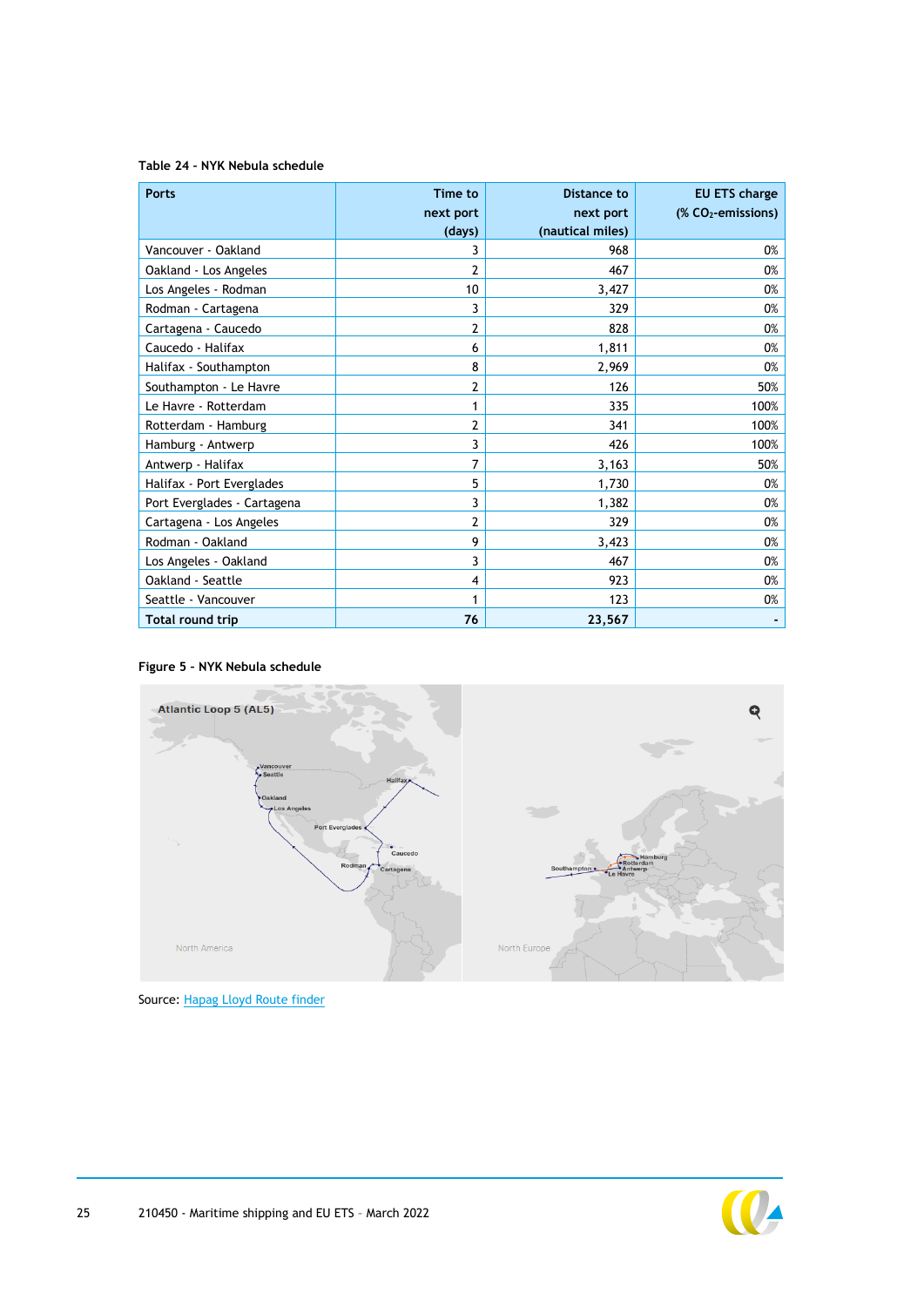### **Round trip costs of the regular schedule**

The first analysis which we present for this case study is a cost breakdown for one round trip<sup>11</sup>. It can be seen that the EU ETS costs for a round trip range between 46k-229k euros, depending on the EU ETS price assumption. Of these costs, 58% are from the journey between Antwerp and Halifax. Avoiding EU ETS on this voyage therefore could be a significant cost saving.

| Cost type         | Cost estimate | Costs (€/round trip) |
|-------------------|---------------|----------------------|
| EU ETS costs      | Low           | 46,000               |
|                   | Middle        | 102,000              |
|                   | High          | 229,000              |
| Fuel costs        | Low           | 558,000              |
|                   | Middle        | 2,065,000            |
|                   | High          | 2,418,000            |
| Operational costs | ٠             | 356,000              |
| Charter costs     | Low           | 925,000              |
|                   | Middle        | 3,402,000            |
|                   | High          | 6,263,000            |
| Port costs        | ٠             | 499,000              |

#### **Table 25 - Cost breakdown for a round trip – MSC Santa Rosa (€)**

## **3.5.1 Adding a port call in Southampton after Antwerp**

It is interesting to consider what happens if two port calls in Southampton are made – one as the first port in Europe and one as the last port in Europe. In order to do so, NYK Nebula would need to purposefully leave some cargo destined for Southampton on board during the first port call. We assume that adding this second port call to the schedule takes one day. Therefore, more port costs, operational costs, fuel costs, charter costs and opportunity costs are made.

[Table 26](#page-27-1) shows the change in the different cost components in the different scenarios. [Table 27](#page-27-2) summarises the outcome of the cost-benefit analysis for different EU ETS prices and market conditions for the other cost components. The case in which the added EU ETS costs are decisive is shown in **bold face**. Adding the evasive port call only makes economic sense when the EU ETS costs are low and the other costs are all high. Therefore we can conclude that the risk of evasion is relatively low.

 $11$  For the EU ETS price, the fuel price and the charter price three cost estimates were used in this study: 'low', 'middle' and 'high'. The precise assumptions are documented in Annex [A.](#page-32-0)

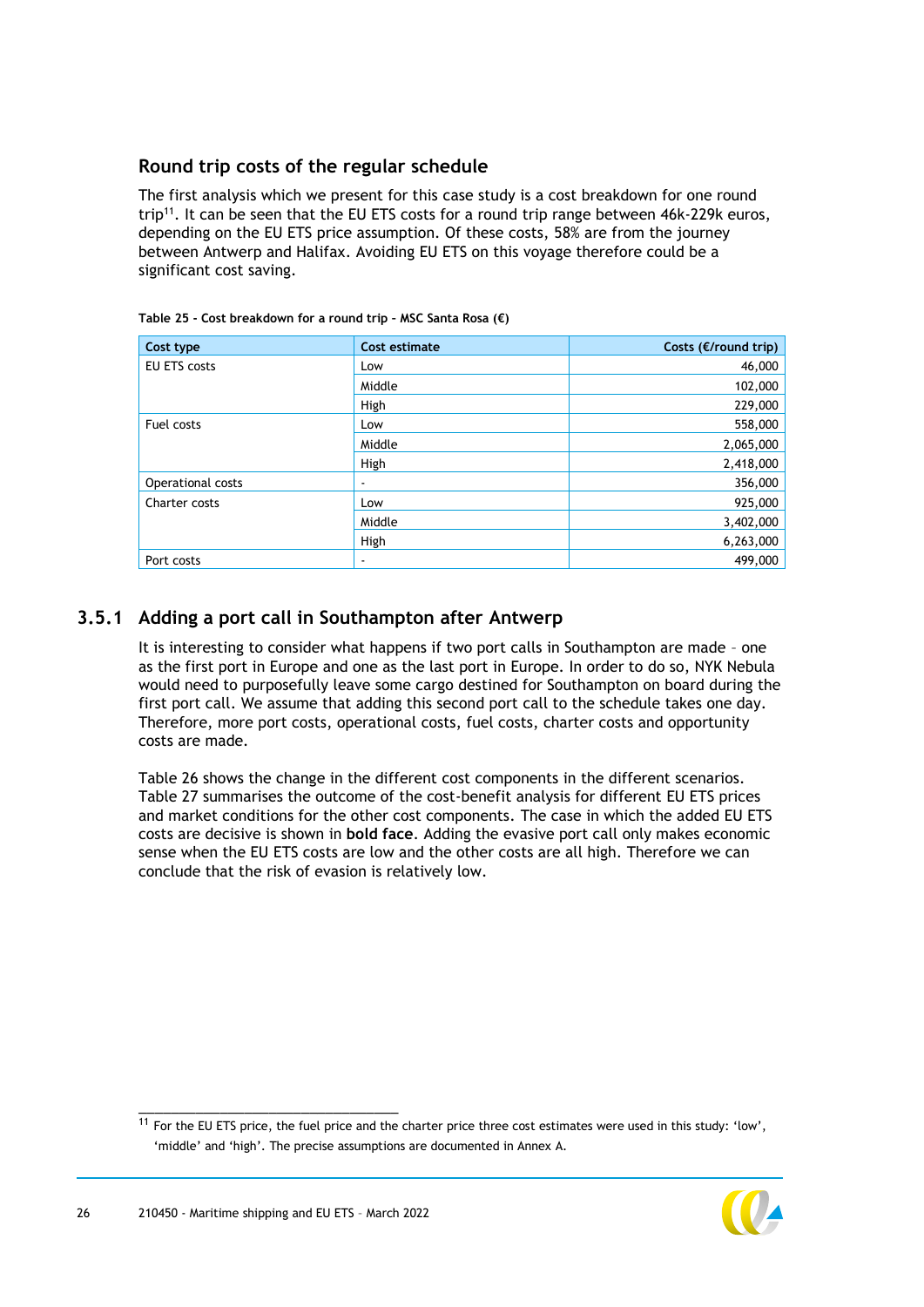| Cost type           | Cost estimate  | Change in costs ( $E$ /round trip) |
|---------------------|----------------|------------------------------------|
| <b>EU ETS costs</b> | Low            | $-25,000$                          |
|                     | Middle         | $-55,000$                          |
|                     | High           | $-123,000$                         |
| Fuel costs          | Low            | 200                                |
|                     | Middle         | 700                                |
|                     | High           | 800                                |
| Operational costs   | $\blacksquare$ | 5,000                              |
| Charter costs       | Low            | 12,000                             |
|                     | Middle         | 45,000                             |
|                     | High           | 82,000                             |
| Port costs          | $\blacksquare$ | 28,000                             |
| Opportunity costs   | Low            | 31,000                             |
|                     | Middle         | 83,000                             |
|                     | High           | 127,000                            |

<span id="page-27-1"></span>**Table 26 – Change in round trip costs compared to the regular schedule (€)**

<span id="page-27-2"></span>**Table 27 – Total cost-benefit for different EU ETS prices and other market conditions.**

| Cost estimate      | Low EU ETS | Middle EU ETS | <b>HIGH EU ETS</b> |
|--------------------|------------|---------------|--------------------|
| Low other costs    | 52,000     | 21,000        | $-47.000$          |
| Middle other costs | 137,000    | 107,000       | 39,000             |
| High other costs   | 218,000    | 188,000       | 120,000            |

#### <span id="page-27-0"></span>**3.6 Conclusions**

This study shows that avoidance of the EU ETS by changing the order of ports or adding an additional port call cannot be ruled out. This finding confirms the Commission's impact assessment which concludes that these types of avoidance are increasingly likely with higher carbon prices. By taking into account the costs and benefits of container terminal operations, the present report shows that avoidance may also occur at lower carbon prices.

The case studies show that it is possible that partially avoiding the EU ETS could be profitable. The likelihood of avoidance having a net benefit for the shipping company is larger when:

- the price of emission allowances is higher;
- the costs of evasion (port costs, operational costs, charter costs, container handling costs, opportunity costs) are lower;
- the emissions on the last voyage to an EU port or the first voyage from an EU port are higher; or
- the costs of transhipment are lower.

The case studies also show that similar types of avoidance, such as changing a non-EU port for an EU port in a schedule, yield a benefit for some lines but not for all lines.

In reality, other considerations than presented in this report will also matter. For example, ports and terminals may have operational constraints; the capacity of non-EU ports for expansion may be limited; or shipping companies may want to operate their entire fleet as efficiently as possible (and not optimise a single line as in this study).

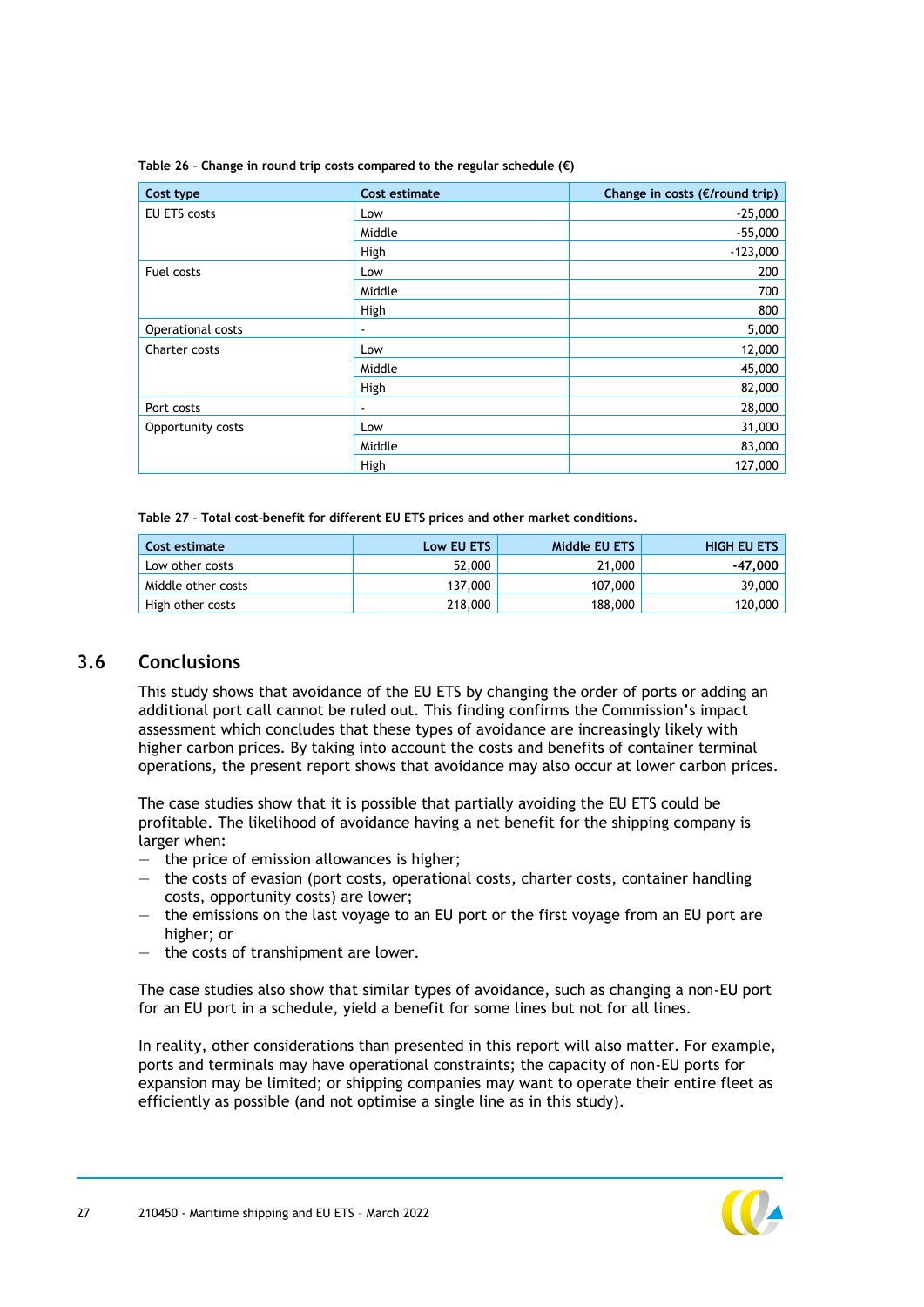If avoidance were to occur on some lines, ships sailing those lines would be less incentivised to reduce emissions. This would make the inclusion of maritime shipping in the EU ETS less effective.

Moreover, if avoidance were to occur, it would reduce the demand from the shipping sector for allowances, thus lowering the price of allowances and reducing the incentive for emission abatement on other sectors. However, in view of the total number of allowances, this impact would probably be small.

Finally, the impact of avoidance on the competitiveness of EU ports is constrained by the fact that a large share of the containers on board of ships sailing to and from the EU are destined for the EU. Even when in some cases a detour would be made, the containers would still need to be delivered to EU ports. If there is an impact, it will be on the number of containers being transhipped.

Note that when the UK would introduce a similar measure, the scope for avoidance would be significantly reduced. The benefits in the Mediterranean, Black Sea and Baltic Sea are smaller because of longer distances to avoidance ports and lower demand for containers in those ports, so the risks of avoidance are smaller in those sea areas.

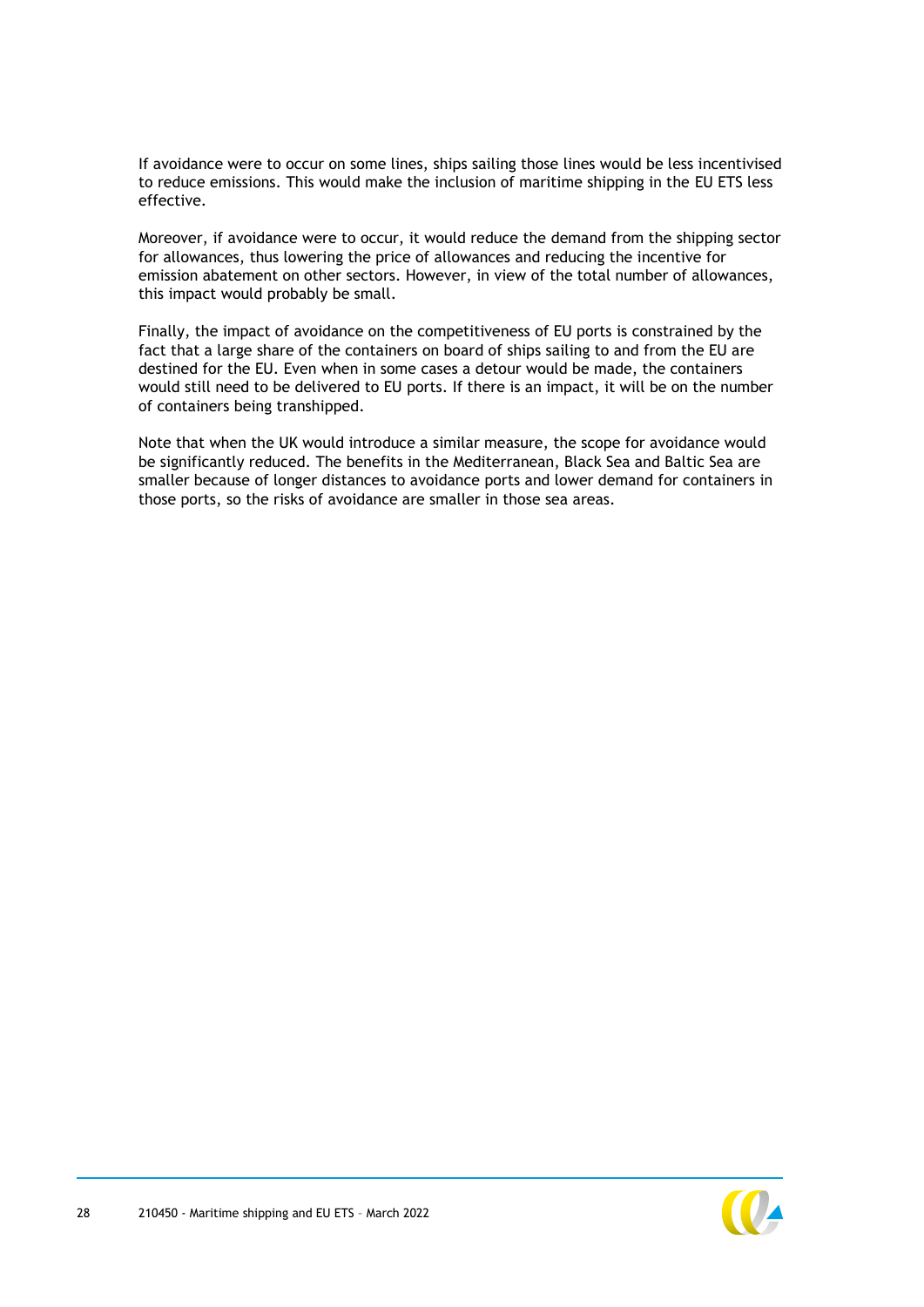## <span id="page-29-0"></span>**4 Mitigating the risks of evasion**

Based on the case studies presented in Chapter [3,](#page-21-3) we concluded that evasion of EU ETS cannot be ruled out. The main effect of these evasive behaviours would be that EU ports, which are currently first port of call in Europe, would no longer be the first port of call. This could first of all negatively affect transhipment activities in these EU ports. Second of all, the evasion would reduce the demand for allowances from the shipping sector. This would reduce the incentive for abatement in the maritime sector in the EU ETS as a whole.

However, we also concluded that the evasive effects are limited, because all cargo destined for European seaports will still need to be delivered in European seaports and other modes of transport . Also, there are operational constraints in the evasive ports which would, at least in the short term, limit the possibilities to evade EU ETS.

Because of the reasons stated before, any measures which would reduce the risk of evasion without negative consequences should be taken. If these measures are not enough, it can be considered to implement other safeguards against evasion. However, these additional measures should only be taken if the benefits outweigh the negative consequences.

#### **No regret measures**

If other countries would implement a similar market based measure which is seamlessly connected with the EU ETS, evasive port calls are no longer an option. Therefore, the EU should strongly advocate other countries to participate in the efforts to reduce emissions in shipping. The ideal scenario would be that an emission trading system or another type of market-based measure is implemented at the IMO level. If this is not feasible on the short term, the second best option would be when near-EU countries such as the UK and North African countries would implement similar systems. <sup>12</sup> If this effort succeeds, the risks of evasion are significantly reduced.

Our second recommendation would be to closely monitor the activity in European seaports in the period before and after the EU ETS is extended to maritime shipping. The aim of this monitoring should be to get a good understanding of the evasive behaviour that is observed in practice. This knowledge can be used to evaluate whether there is more EU ETS evasion than is acceptable.

 $12$  There have been press reports about plans of the UK Government to include shipping in the UK ETS (Osler, 2021).

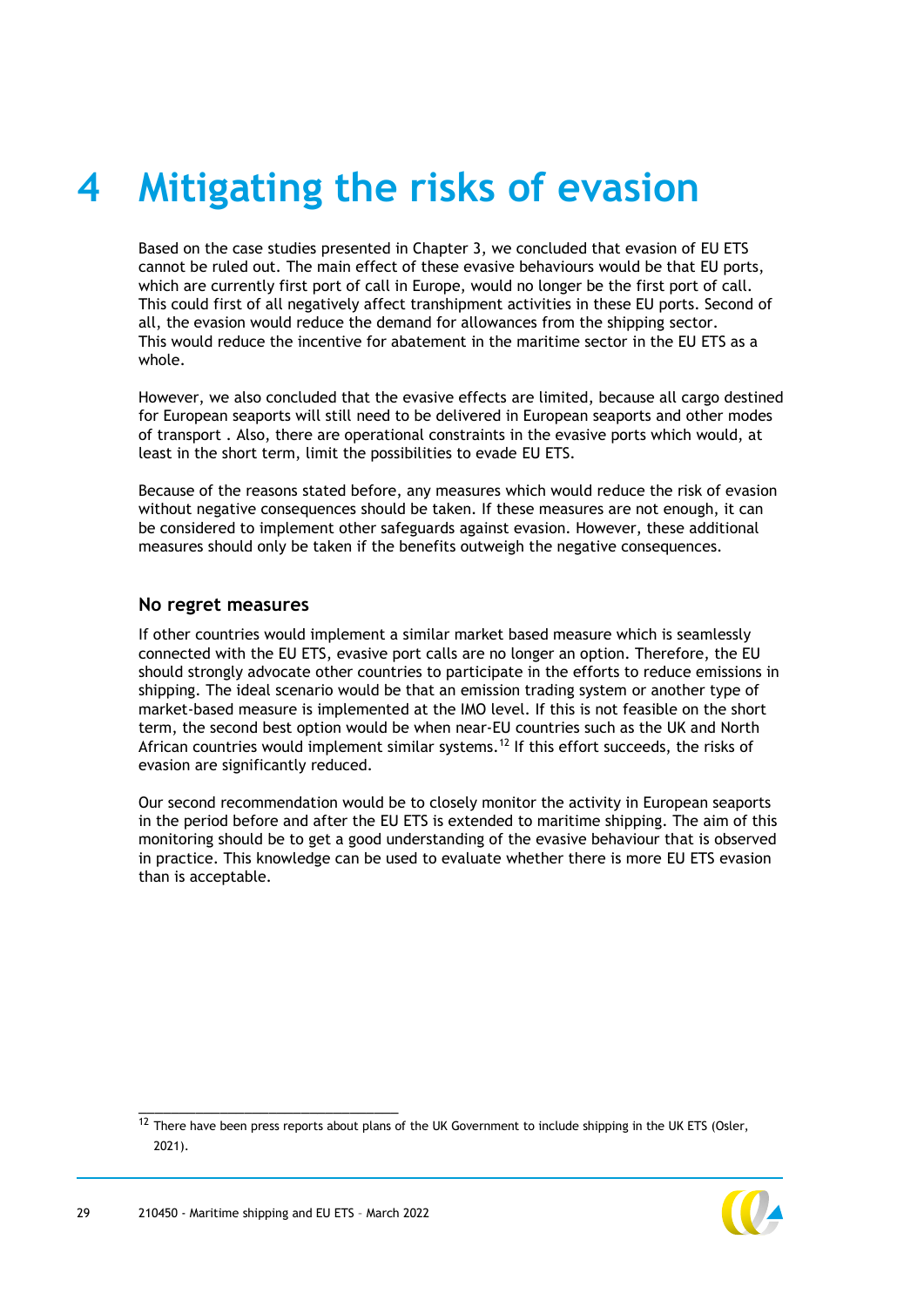#### **Other options to reduce the risk of evasion**

It is possible to discourage evasive port calls by means of specific measures. Below, some options for how this can be done are listed:

- **Increase the threshold to qualify as a port call.** The current EU MRV regulation requires ships to load or unload passengers or cargo in order for a stop to count as a port call. This already is a barrier for evasive port calls, since anchoring in a port without any activity does not count. If this barrier turns out not to be strict enough, additional requirements could be added such as:
	- a certain minimum amount of cargo or passengers that should be loaded or unloaded;
	- a minimum duration of the port call.
- **Implement a minimum charge per cargo or passenger handled.** Another option would be to implement a minimum charge for cargo or passengers, depending on their origin. By doing so it could be ensured that, even if an evasive port call is added, a certain level of carbon pricing is achieved. This would reduce the incentive to add evasive port calls. If neighbouring countries have an emission trading scheme or another form of carbon pricing of their own, this minimum charge should not apply.

Both of the options mentioned above have some difficulties in the implementation. In case that the threshold to qualify as a port call is increased, issues could arise when vessels make port calls that happen to be under the threshold, without the intention to evade EU ETS. Also, in order for such a system to work, the monitoring of  $CO_2$ -emissions should extend to ports outside of the current scope of EU MRV<sup>13</sup>.

The other option, to implement a minimum charge per cargo or passenger handled, is simpler in the sense that no monitoring of the emissions outside of the scope of EU MRV is necessary. However, this option could be difficult to implement since a taxation per amount of cargo or containers is no longer a EU ETS charge. Therefore, it is possible that such a mechanism is not in line with WTO agreements.

For these reasons, we advise to only implement such measures when it proves to be necessary to protect EU ports from excessive evasive behaviour. Whether this is the case will depend on different factors such as the willingness of other countries to participate in the emission trading scheme, the EU ETS price and other market conditions and practical constraints for shipping companies to introduce evasive port calls.

 $13$  Currently, all voyages to and from EU ports are in the scope of EU MRV. If you want to bring voyages to evasive port calls within the scope as well, it is necessary to monitor the emissions of these port calls. It could be difficult to implement this.

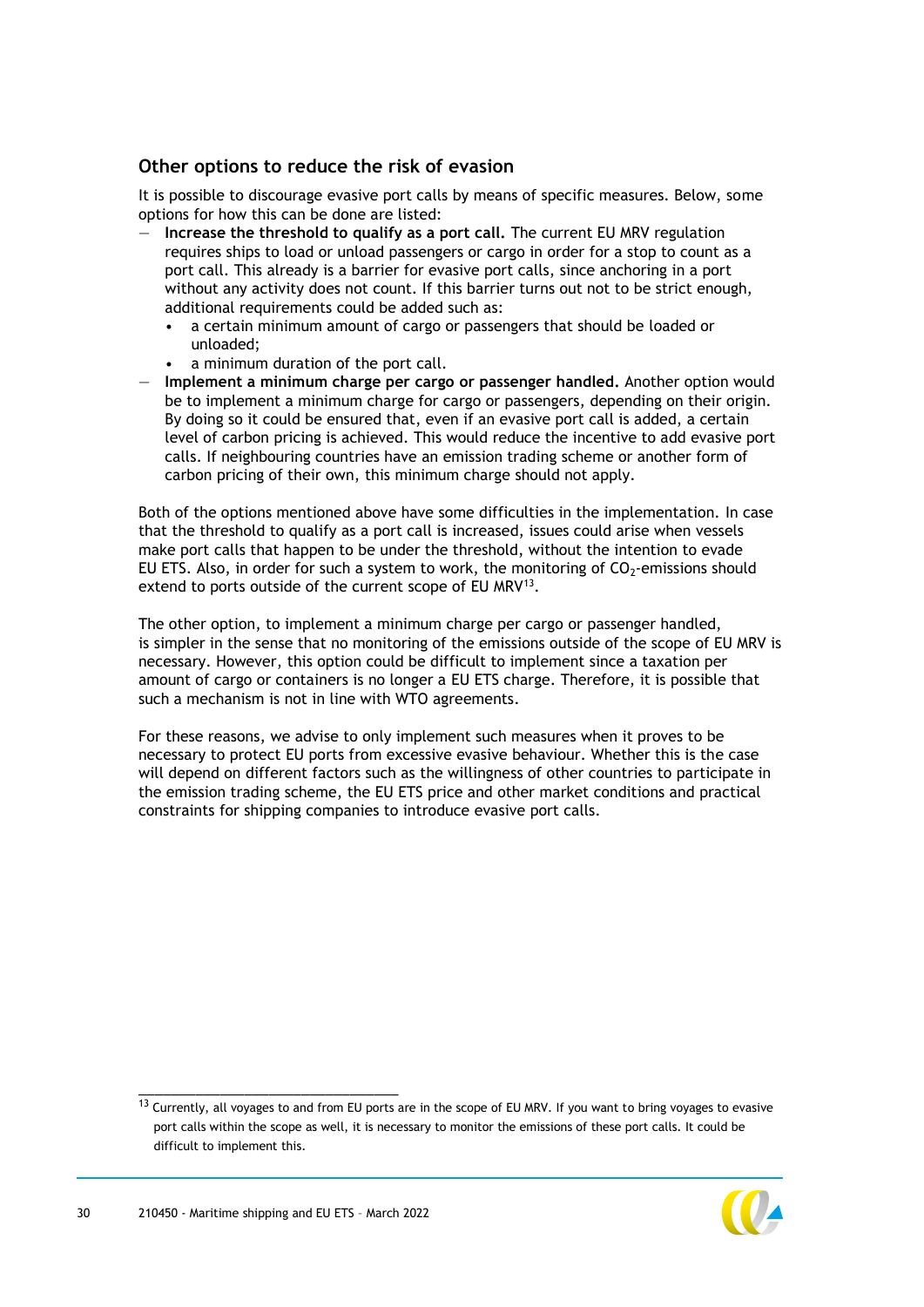## <span id="page-31-0"></span>**5 References**

- **Clarksons Research**. 2022. *Containership Charter Rates* [Online]. Available: <https://www.clarksons.net/> [Accessed January 2022].
- **Drewry,** 2019. Ship Operating Costs, Annual Review and Forecast, Annual Report 2018/19. London; Gurugram; Singapore; Shanghai, Drewry Shipping Consultants Limited.
- **EC,** 2016. Commission Delegated Regulation (EU) 2016/2071 of 22 September 2016 amending Regulation (EU) 2015/757 of the European Parliament and of the Council as regards the methods for monitoring carbon dioxide emissions and the rules for monitoring other relevant information (Text with EEA relevance ). *Official Journal of the European Union,* L 320/1**,** 1-4.
- **EC**. 2021. *Proposal for a Directive of the European Parliament and of the Council amending Directive 2003/87/EC establishing a system for greenhouse gas emission allowance trading within the Union, Decision (EU) 2015/1814 concerning the establishment and peration of a market stability reserve for the Union greenhouse gas emission trading scheme and Regulation (EU) 2015/757, COM(2021)551 final* [Online]. Brussels: European Commission (EC). Available: [https://ec.europa.eu/info/sites/default/files/revision-eu-ets\\_with-annex\\_en\\_0.pdf](https://ec.europa.eu/info/sites/default/files/revision-eu-ets_with-annex_en_0.pdf)
- [Accessed]. **Ember.climate.org**. 2022. *Carbon Price Viewer* [Online]. Available: [https://ember](https://ember-climate.org/data/carbon-price-viewer/)[climate.org/data/carbon-price-viewer/](https://ember-climate.org/data/carbon-price-viewer/) [Accessed January 2022].
- **European Commission, Budaragina, Paroussos, Kwon, De Vita, Scarbrough, Siskos, Laan, Millard, Andrew, et al.,** 2021. Study on EU ETS for maritime transport and possible alternative options of combinations to reduce greenhouse gas emissions : final report.
- **IMO,** 2020. Fourth IMO GHG Study 2020. London, International Maritime Organization (IMO).
- **KIM,** 2021. Brexit en de Nederlandse maritieme sector: Een verkenning van de gevolgen van mogelijke Britse beleidswijzigingen op de concurrentiepostitie van de Nederlandse zeevaart en zeehavens. Den Haag, Kennisinstituut Mobiliteitsbeleid (KiM).
- **MSC**. 2017. *Transatlantic North Europe Network* [Online]. MSC Mediterranean Shipping Company S.A. Available: file:///C:/Users/hvdp/Downloads/Transatlantic%20North%20Europe.pdf [Accessed
- 2022]. **Osler**. 2021. *Shipping being considered for UK emissions trading scheme, minister confirms*
- [Online]. Lloyd's List. Available:

[https://lloydslist.maritimeintelligence.informa.com/LL1136224/Shipping-being](https://lloydslist.maritimeintelligence.informa.com/LL1136224/Shipping-being-considered-for-UK-emissions-trading-scheme-minister-confirms)[considered-for-UK-emissions-trading-scheme-minister-confirms](https://lloydslist.maritimeintelligence.informa.com/LL1136224/Shipping-being-considered-for-UK-emissions-trading-scheme-minister-confirms) [Accessed 2022].

- **Port of Felixstowe**. 2021. *Schedule of Rates and Charges, 1st July 2021* [Online]. Hutchison Ports (UK) Limited. [Accessed 2022].
- **Port of Rotterdam**. 2022. *General Terms and Conditions : including Port Tariffs* [Online]. Available: [https://www.portofrotterdam.com/sites/default/files/2021-06/general](https://www.portofrotterdam.com/sites/default/files/2021-06/general-terms-and-conditions-including-port-tariffs-2021.pdf)[terms-and-conditions-including-port-tariffs-2021.pdf](https://www.portofrotterdam.com/sites/default/files/2021-06/general-terms-and-conditions-including-port-tariffs-2021.pdf) [Accessed 2022].
- **Ports.com**. 2022. *Sea route & distance* [Online]. Available:<http://ports.com/sea-route/> [Accessed January 2022].
- **Ship & Bunker**. 2022. *Rotterdam bunker prices* [Online]. Available: <https://shipandbunker.com/> [Accessed Januari 2022].
- **T&E,** 2021. All aboard: Too expensive for ships to evade EU carbon market. Brussels, Transport and Environment.
- **Valuta.nl**. 2022. *Euro dollar january 26* [Online]. Available: [https://www.valuta.nl/dollar\\_euro](https://www.valuta.nl/dollar_euro) [Accessed January 26 2022].

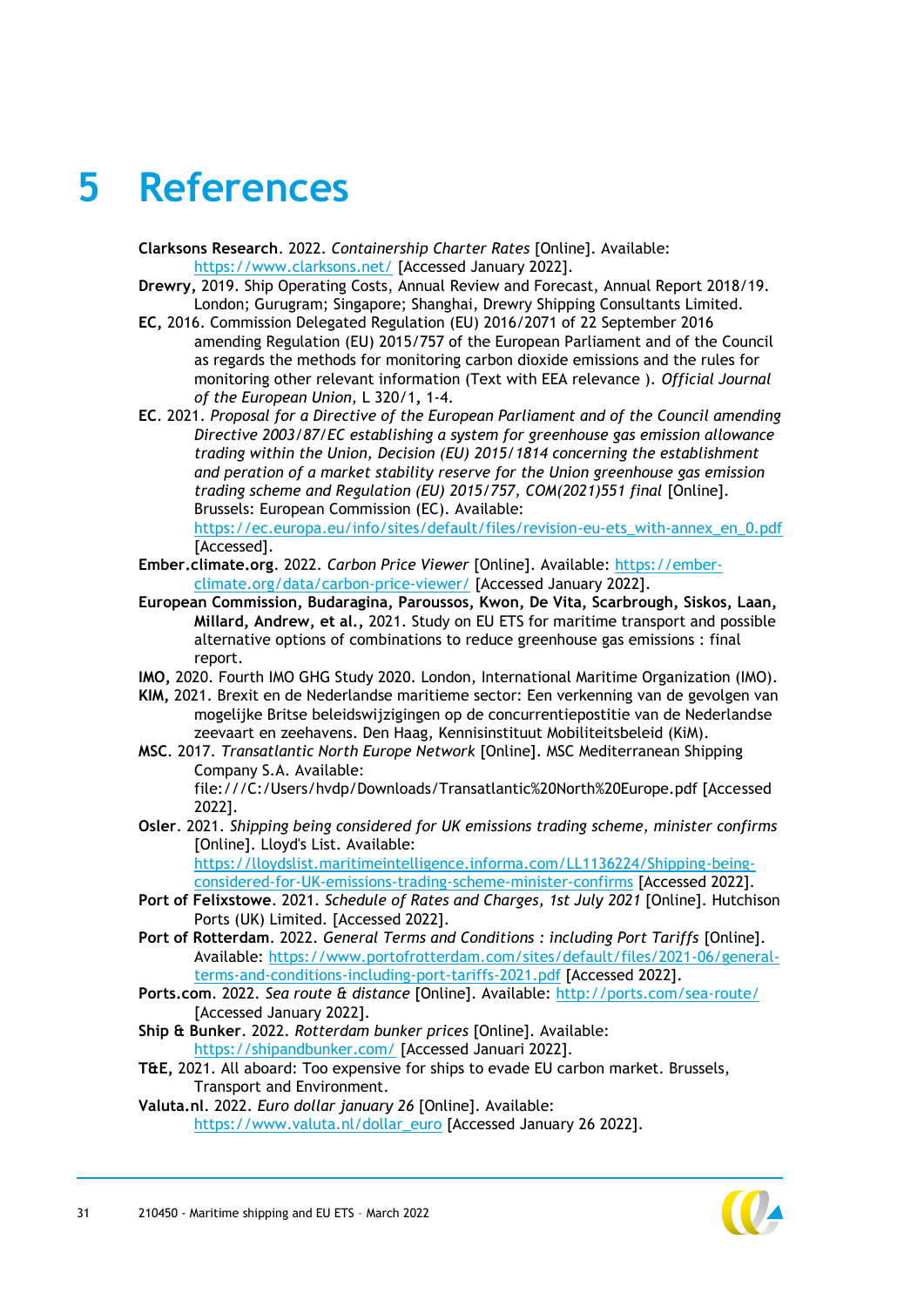# <span id="page-32-0"></span>**A Underlying assumptions of the cost-benefit analysis**

In this Annex, we present the assumptions made in the cost-benefit analysis. The following costs were quantified in the calculation:

- 1. Fuel costs.
- 2. Operational costs.
- 3. Charter costs.
- 4. Port costs.
- 5. Opportunity costs.
- 6. EU ETS costs.
- 7. Container handling costs.

All costs were calculated in euros. Whenever necessary, an exchange rate was used of 1.13 USD/EURO (Valuta.nl, 2022). The fuel use for different container ship sizes was calculated from the nautical distance between ports based on (Ports.com, 2022) and the fuel use based on (IMO, 2020). From the fuel use, the fuel costs were calculated.

<span id="page-32-1"></span>EU ETS costs were calculated from the fuel use with an emission factor of 3,114 tonne  $CO<sub>2</sub>/tonne VLSFO$  (EC, 2016).

#### **A.1 Fuel costs**

Fuel costs were calculated using three different values for the VLSFO price, as shown in [Table 28.](#page-32-3) The low cost corresponds to the lowest price point since 2019. The middle value corresponds to the average price over the last six months. The high price corresponds to the highest price since 2019. All values were obtained from Ship & Bunker, (2022) and correspond to the bunker prices in Rotterdam.

<span id="page-32-3"></span>

| Cost assumption | Costs (€/mt VLSFO) |
|-----------------|--------------------|
| Low             | 133                |
| Middle          | 49 <sup>4</sup>    |
| High            | 575                |

#### <span id="page-32-2"></span>**A.2 Operational costs**

The operational cost assumptions are based on Drewry, (2019). The quantified costs include: manning, insurance, stores, spares, lubricants, Repair & Maintenance, Dry Docking, management and admin.

[Table 29](#page-33-1) lists the assumed operational costs for the different ship types.

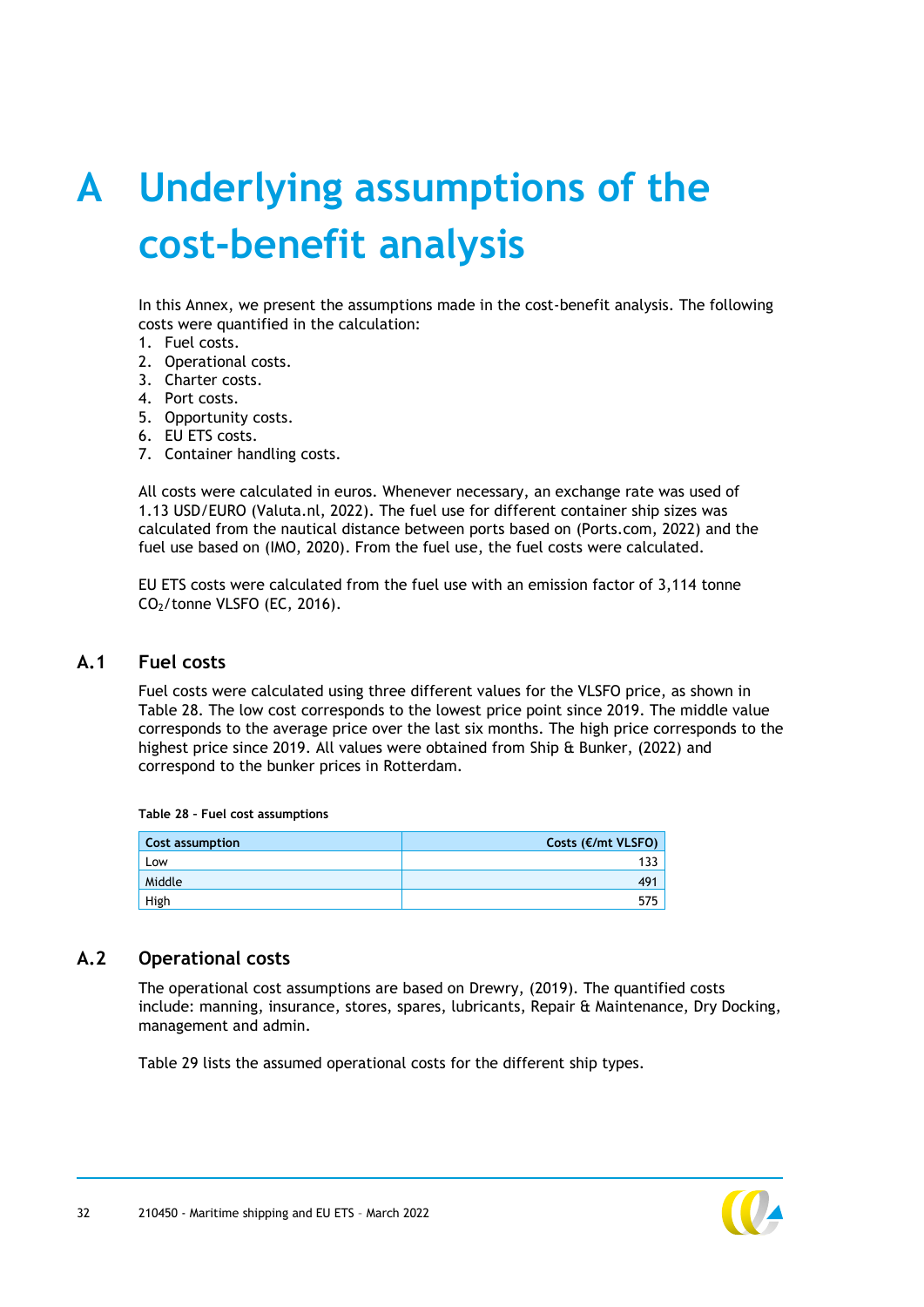<span id="page-33-1"></span>**Table 29 – Operational cost assumptions**

| Ship type                 | Costs $(\epsilon/dav)$ |
|---------------------------|------------------------|
| 20,000 TEU container ship | 7.664                  |
| 7,000 TEU container ship  | 5.292                  |
| 1,000 TEU container ship  | 3.814                  |

#### **A.3 Charter costs**

<span id="page-33-0"></span>The charter rates are based on data from the Clarksons Shipping Intelligence Network (Clarksons Research, 2022). In this dataset, the largest container ship size is 9,000 TEU. Therefore, the assumed charter rate for 20,000 TEU ships was linearly interpolated (Figure 6 shows that there is an approximately linear relationship between the ship size and charter rates).

For all ship types, three different charter rates were used to account for the volatility in the prices. The lowest price cost assumption corresponds to August 2020, when the charter prices were relatively low. The middle value corresponds to the average value in 2021. The high value corresponds to August 2021, when due to various reasons the charter rates were extremely high.

#### **Table 30 – Charter rate assumptions**

| Ship type                 | Low $(€/day)$ | Middle $(\epsilon/dav)$ | High $(\epsilon/day)$ |
|---------------------------|---------------|-------------------------|-----------------------|
| 20,000 TEU container ship | 63,176        | 148,069                 | 275,811               |
| 7,000 TEU container ship  | 16.593        | 52,832                  | 95,575                |
| 1,000 TEU container ship  | 5,000         | 15,846                  | 32,522                |



**Figure 6 – Charter rates based on Clarksons data and extrapolated values for 20,000 TEU containerships**

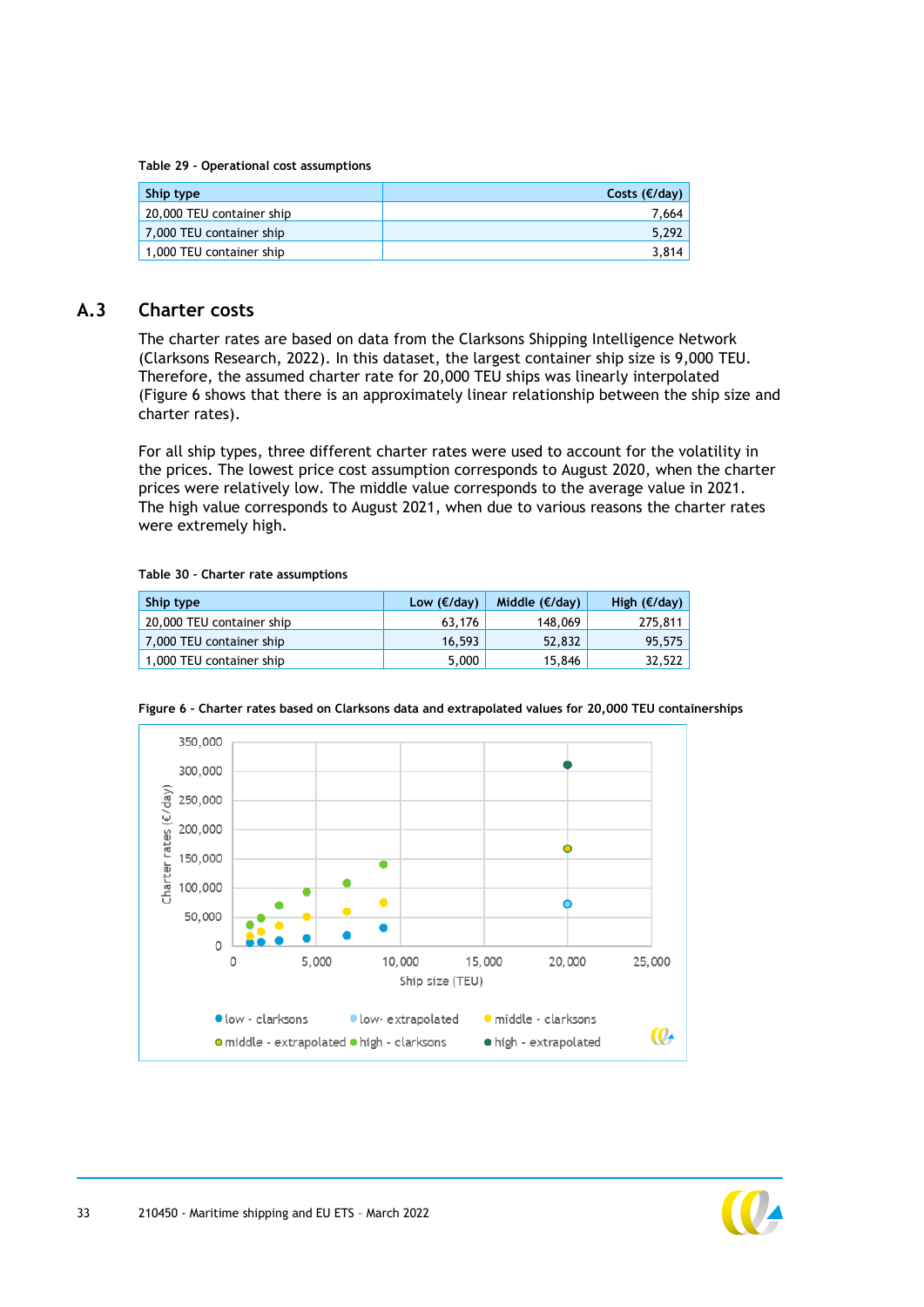#### **A.4 Port costs**

<span id="page-34-0"></span>For the port costs, we based ourselves on data which was provided to us by Port of Rotterdam. This dataset contains the port costs for Rotterdam, Hamburg, Antwerp, Bremen and Wilhelmshaven. Since these are not all relevant ports in our dataset, assumptions needed to be made about other ports. We decided to assume that the UK port costs are 20% higher than the port costs in Rotterdam and that the ports Algeciras and Tanger Med are 20% lower compared to Rotterdam<sup>14</sup>. All other port costs were assumed to be equal to the costs in Rotterdam.

Especially for the UK ports, these assumptions are significantly different from the cost assumptions which are published by the UK ports. For example in Felixstowe, the published ship dues are £1.19 per GT (Port of Felixstowe, 2021). Compared to the ship dues for deep sea containers vessels in Rotterdam, which are 0.255  $\epsilon$  per GT, these are very high (Port of Rotterdam, 2022). In other UK ports, such as Southampton, the published tariffs are even higher.

Since the Port of Rotterdam and CE Delft considered such large differences in port dues between competing ports unlikely, we have contacted the port of Southampton. They indicated that for the cases considered in this report, pre-agreed rates would be applied rather than the public tariffs. For this reason, we have chosen to use the assumptions for the port costs as reported in [Table 31](#page-34-2)<sup>15</sup>.

| Ship type                 | Rotterdam<br>$(\epsilon/dav)$ | Algeciras/<br><b>Tanger Med</b><br>$(\epsilon/day)$ | <b>UK ports</b><br>(E/day) |
|---------------------------|-------------------------------|-----------------------------------------------------|----------------------------|
| 20,000 TEU container ship | 81,649                        | 65,319                                              | 97,979                     |
| 7,000 TEU container ship  | 41,196                        | 32,957                                              | 49,435                     |
| 1,000 TEU container ship  | 5,885                         | 4,708                                               | 7,062                      |

<span id="page-34-2"></span>**Table 31 – Port cost assumptions**

### **A.5 Opportunity costs**

<span id="page-34-1"></span>When the schedule of a liner is adjusted in such a way that a round trip takes longer, we quantified opportunity costs to account for the fact that less revenue can be made.

For example, assume that a vessel which normally makes one round trip in 60 days takes six days longer. If this is the case, the vessel can make 365/66 instead of 365/60 round trips per year (which is about half a round trip per year less). In the calculations, we assumed that the shipping company compensates for this by using (a fraction of) another vessel to make sure that the revenues are constant. In this example the costs of 6/60'th of a vessel needs to be added as opportunity costs.



 $14$  This choice was made to account for the information provided by Port of Rotterdam that UK port costs are usually more expensive compared to Rotterdam, whereas the Algeciras and Tanger Med port costs are lower.

<sup>&</sup>lt;sup>15</sup> The assumed port costs for the different ports were suggested by the Port of Rotterdam.